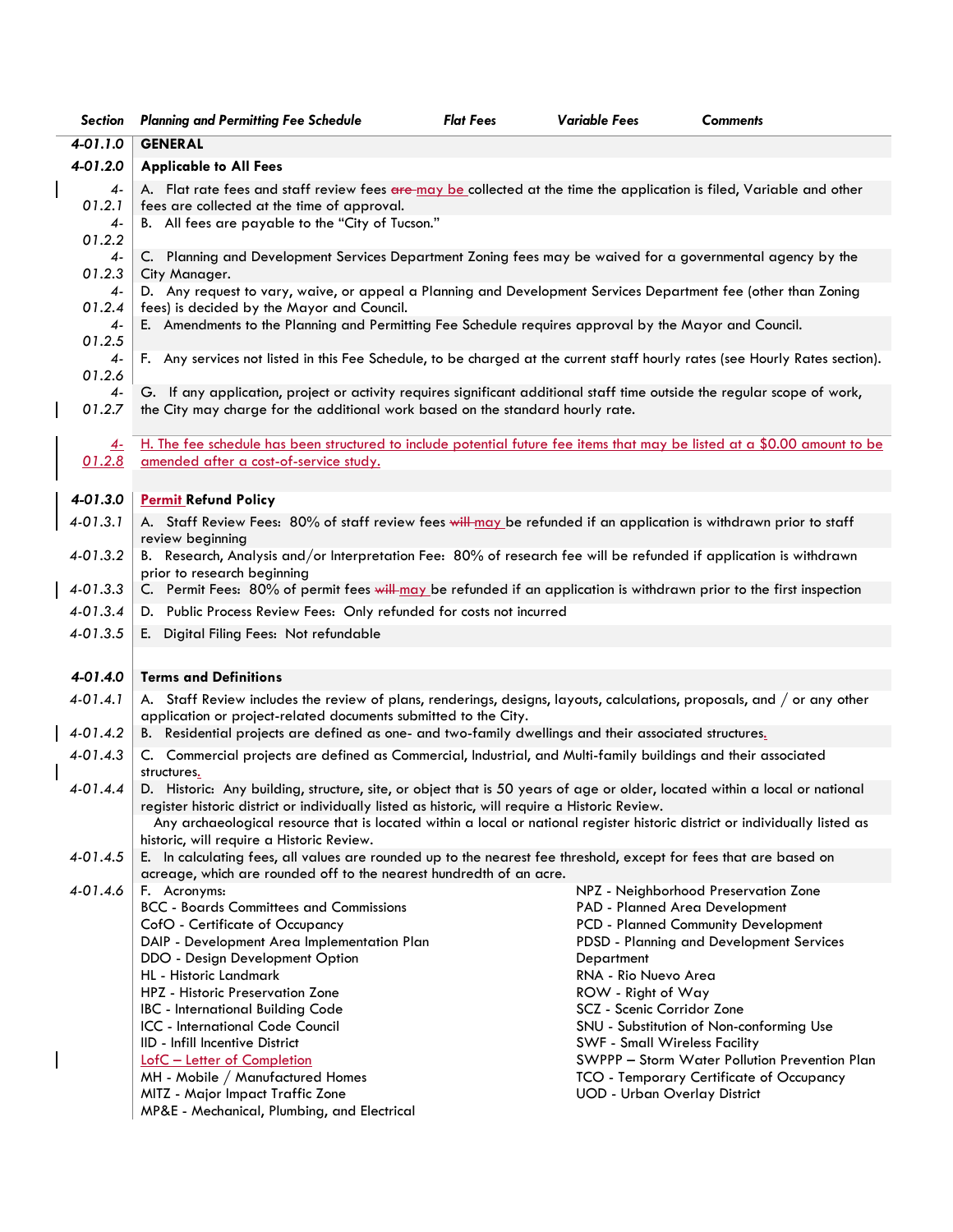| <b>Section</b>         | <b>Planning and Permitting Fee Schedule</b>                                                               | <b>Flat Fees</b> | <b>Variable Fees</b>                                                               | <b>Comments</b>                                                                                                                                |
|------------------------|-----------------------------------------------------------------------------------------------------------|------------------|------------------------------------------------------------------------------------|------------------------------------------------------------------------------------------------------------------------------------------------|
|                        |                                                                                                           |                  |                                                                                    |                                                                                                                                                |
| 4-01.5.0<br>$4-01.5.1$ | <b>General Fees</b><br><b>Digital Filing Fee</b>                                                          |                  | 1% of the total fee,<br>minimum \$16.50                                            | Applies to all activities,<br>inclusive of development<br>applications for all<br>associated City<br>departments.                              |
| $4-01.5.2$             | <b>Administrative Review</b>                                                                              |                  | \$82.50 per hour                                                                   | For reviews not otherwise<br>specified in this fee schedule                                                                                    |
| 4-01.5.3               | Research, Analysis<br>and/or Interpretation<br>Fee - Up to 2 hours of<br>staff time                       | \$220.00         |                                                                                    | Includes pre-application<br>submittals                                                                                                         |
| $4 - 01.5.4$           | Research, Analysis<br>$and/or$ Interpretation<br>Fee - More than 2<br>hours of staff time                 |                  | Per hour, minimum 2<br>hours                                                       | Includes pre-application<br>submittals                                                                                                         |
| 4-01.5.5               | Plan Re-Submittal,<br>beyond first two<br>submittals prior to<br>issuance                                 |                  | 25% of original staff<br>review fee                                                |                                                                                                                                                |
| 4-01.5.6               | <b>Plan Revision Fee</b>                                                                                  |                  | Per hour, Mminimum<br>half-1_hour, maximum<br>50% of the total staff<br>review fee | Extensive plan revisions that<br>include more than 50% of<br>project scope require new<br>permit application                                   |
| 4-01.5.7               | <b>Staff Review Extension</b>                                                                             |                  | Per hour, maximum<br>50% of original staff<br>review fee                           |                                                                                                                                                |
| 4-01.5.8               | <b>Expedited Staff Review</b><br>- Review completed in<br>half of maximum<br>standard review time         |                  | 100% of original<br>staff review fee                                               | This fee is charged in<br>addition to the original staff<br>review fee. Expedited<br>review may be obtained<br>upon staff discretion           |
| 4-01.5.9               | Re-Inspection of a<br>single item, beyond the<br>first two inspections                                    |                  | Per hour, minimum 1<br>hour                                                        |                                                                                                                                                |
| 4-<br>01.5.10          | Inspections for which no<br>fee is specifically<br>indicated                                              |                  | Per hour, minimum<br>$1/2$ hour                                                    | -Including inspections related<br>to businesses regulated per<br>Chapter 7 of the Tucson<br>Code                                               |
| 4-<br>01.5.11          | <b>Inspections After</b><br>Regular Business Hours,<br>Weekend and<br>Holidays - Requested<br>or Required |                  | Overtime hourly rate,<br>minimum 2 hours                                           |                                                                                                                                                |
| 4-<br>01.5.12          | Work started without<br><b>Required Permit -</b><br>Penalty                                               |                  | 200% of permit fee                                                                 |                                                                                                                                                |
| 4-<br>01.5.13          | <b>Traffic Control setup</b><br>without Required Permit<br>- Penalty                                      |                  | 100% of permit fee                                                                 |                                                                                                                                                |
| 4-<br>01.5.14          | Use of outside agencies<br>(3rd Party) to provide<br>inspection services                                  |                  |                                                                                    | Building permit fees may be<br>reduced no more than 50%<br>(not including Special<br>Inspections). The City of<br>Tucson reserves the right to |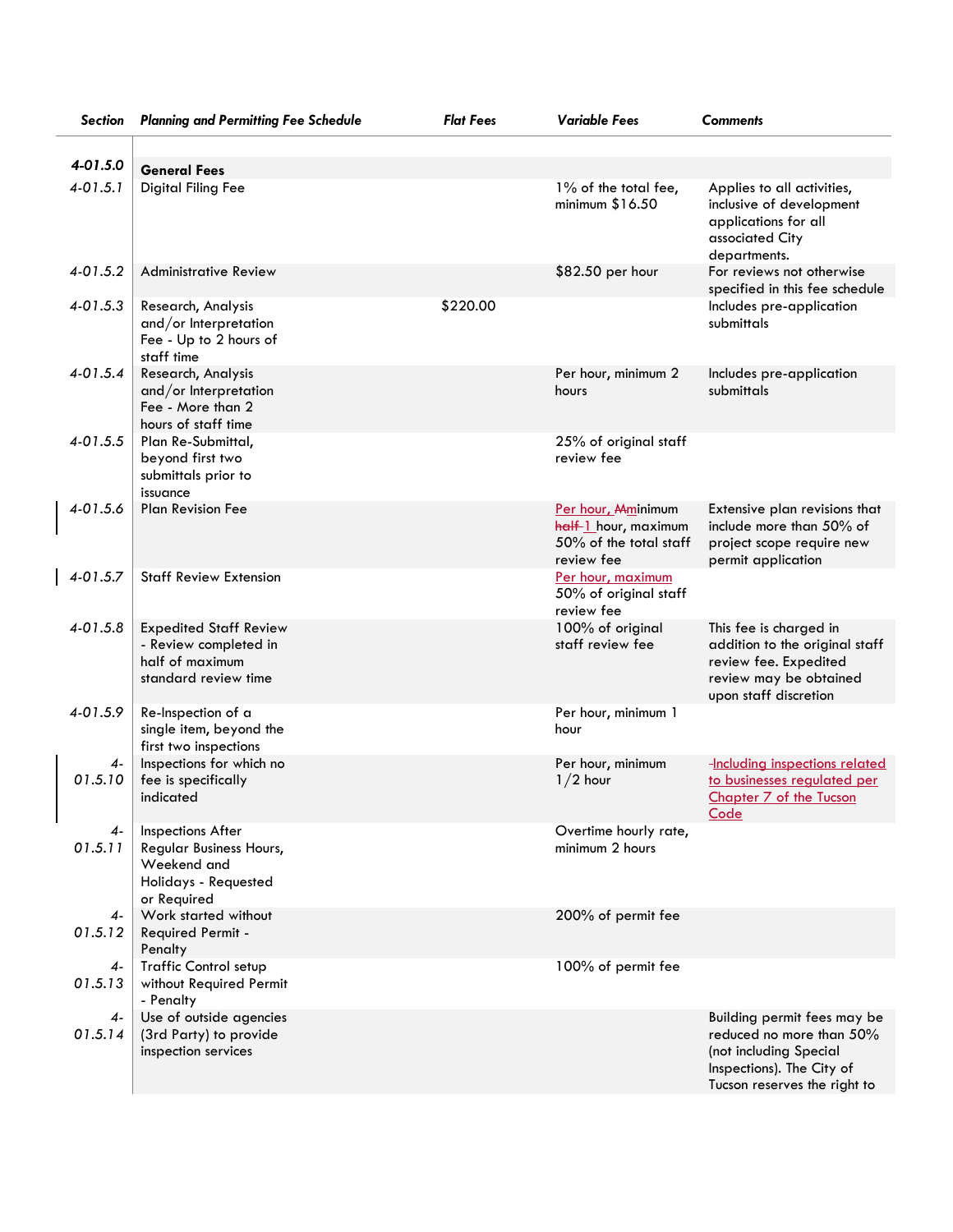| <b>Section</b> | <b>Planning and Permitting Fee Schedule</b>                                                                | <b>Flat Fees</b> | <b>Variable Fees</b>                | <b>Comments</b>                                                                                                                                                                                                                                                                                                      |
|----------------|------------------------------------------------------------------------------------------------------------|------------------|-------------------------------------|----------------------------------------------------------------------------------------------------------------------------------------------------------------------------------------------------------------------------------------------------------------------------------------------------------------------|
|                |                                                                                                            |                  |                                     | conduct audit inspections of<br>outside agency inspections.                                                                                                                                                                                                                                                          |
| 4-<br>01.5.15  | <b>Optional Dispute</b><br><b>Resolution Process Fee</b>                                                   |                  | Subject to current City<br>contract | (Am. Ord. 11068,<br>5/14/2013                                                                                                                                                                                                                                                                                        |
| 4-<br>01.5.16  | Printing (first page)                                                                                      | \$1.10           |                                     |                                                                                                                                                                                                                                                                                                                      |
| 4-<br>01.5.17  | Printing (additional<br>page)                                                                              | \$0.27           |                                     |                                                                                                                                                                                                                                                                                                                      |
| 4-<br>01.5.18  | Printing E-plans, per<br>sheet                                                                             | \$4.95           |                                     |                                                                                                                                                                                                                                                                                                                      |
|                |                                                                                                            |                  |                                     |                                                                                                                                                                                                                                                                                                                      |
| 4-01.6.0       | <b>Hourly Rates</b>                                                                                        |                  |                                     |                                                                                                                                                                                                                                                                                                                      |
| $4-01.6.1$     | <b>Standard Hourly Rate</b>                                                                                | \$82.50          |                                     |                                                                                                                                                                                                                                                                                                                      |
| 4-01.6.2       | Overtime Hourly Rate                                                                                       | \$165.00         |                                     |                                                                                                                                                                                                                                                                                                                      |
| 4-01.7.0       | <b>Public Process Review</b><br>Fees                                                                       |                  |                                     |                                                                                                                                                                                                                                                                                                                      |
| 4-01.7.1       | Notification - Mailing -<br>100'                                                                           | \$82.50          |                                     |                                                                                                                                                                                                                                                                                                                      |
| 4-01.7.2       | Notification - Mailing -<br>400'                                                                           | \$220.00         |                                     |                                                                                                                                                                                                                                                                                                                      |
| 4-01.7.3       | Notification - Legal<br>Advertisement - Mayor<br>and Council                                               | \$0.00           |                                     | This fee may change<br>depending on the location<br>and length of the<br>advertisement.                                                                                                                                                                                                                              |
| 4-01.7.3       | Notification - Legal<br>Advertisement - Zoning<br>Examiner, Planning<br>Commission, Board of<br>Adjustment | \$275.00         |                                     | This fee may change<br>depending on the location<br>and length of the<br>advertisement.                                                                                                                                                                                                                              |
| 4-01.7.4       | Notification - Site<br>Posting                                                                             |                  | <b>Based on Actual Cost</b>         | Site posting is typically done<br>by the applicant. If the City<br>is requested to do the site<br>posting, a fee will be<br>charged.                                                                                                                                                                                 |
| $4-01.7.5$     | <b>BCC Review</b>                                                                                          | \$0.00           |                                     | These are advisory<br>committees established by<br>the Mayor and Council or<br>City Manager for the Public<br>Process Review. This would<br>be the cost of review by the<br><b>BCC</b> and necessary staff<br>support.                                                                                               |
| 4-01.7.6       | Mayor and Council<br>Review                                                                                | \$0.00           |                                     | For Rezonings, Special<br>Exceptions, and Plan<br>Amendments, Mayor and<br>Council meetings required<br>for project approval are<br>included in the base fee.<br>Additional meetings or<br>hearings requested by the<br>applicant or necessitated by<br>project issues or changes will<br>be charged at these rates. |
| 4-01.7.7       | <b>Zoning Examiner</b><br>Review                                                                           | \$0.00           |                                     | For Rezonings and Special<br><b>Exceptions, Zoning Examiner</b>                                                                                                                                                                                                                                                      |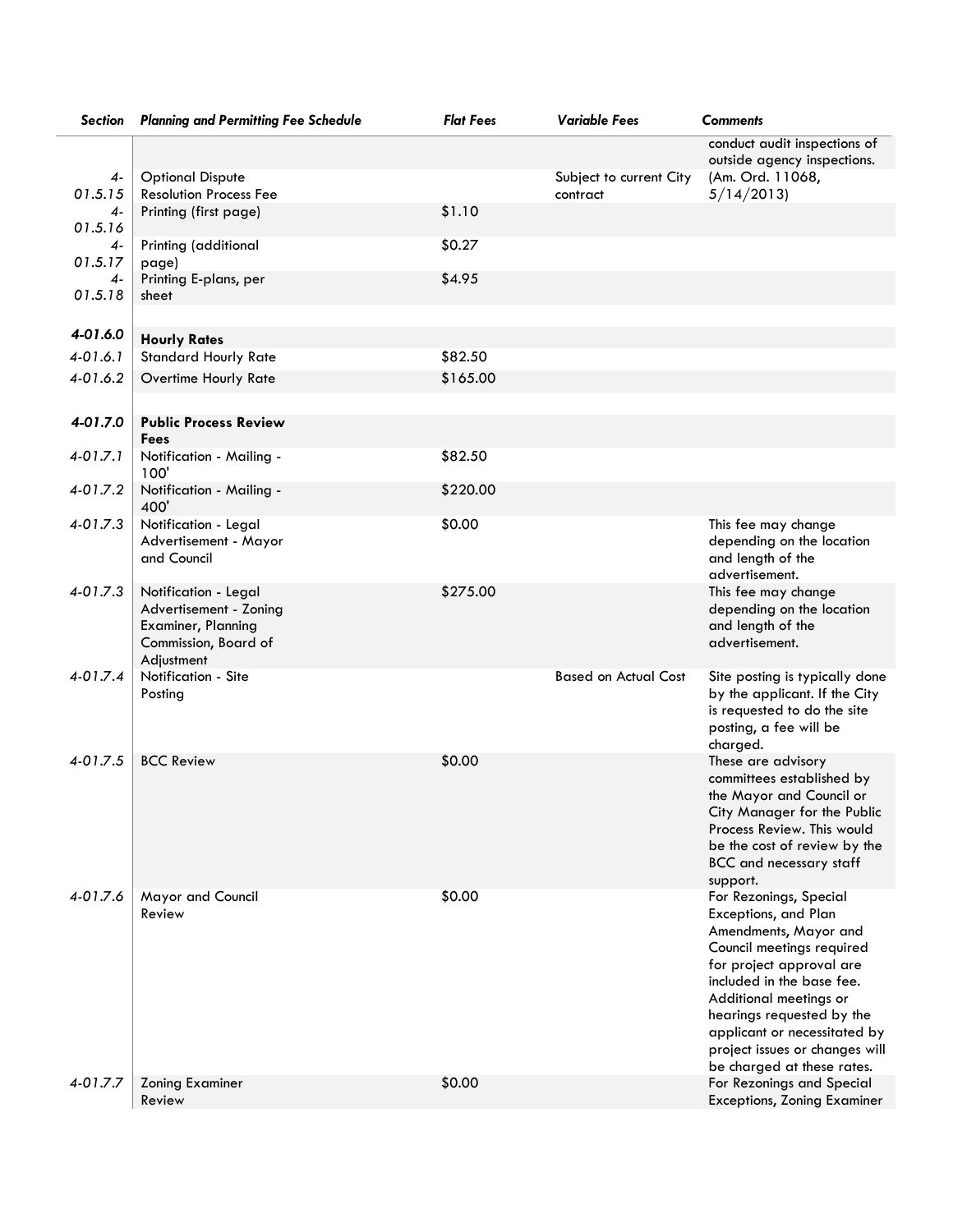| <b>Section</b> | <b>Planning and Permitting Fee Schedule</b>                             | <b>Flat Fees</b> | <b>Variable Fees</b>          | <b>Comments</b>                                                                                                                                                                                                                                                 |
|----------------|-------------------------------------------------------------------------|------------------|-------------------------------|-----------------------------------------------------------------------------------------------------------------------------------------------------------------------------------------------------------------------------------------------------------------|
| 4-01.7.8       | <b>Planning Commission</b>                                              | \$0.00           |                               | meetings required for<br>project approval are<br>included in the base fee.<br>Additional meetings or<br>hearings requested by the<br>applicant or necessitated by<br>project issues or changes will<br>be charged at these rates.<br>For Plan Amendments,       |
|                | Review                                                                  |                  |                               | <b>Planning Commission</b><br>meetings required for<br>project approval are<br>included in the base fee.<br>Additional meetings or<br>hearings requested by the<br>applicant or necessitated by<br>project issues or changes will<br>be charged at these rates. |
| 4-01.8.0       | <b>Appeals</b>                                                          |                  |                               |                                                                                                                                                                                                                                                                 |
| 4-01.8.1       | Appeal of Decision to<br>the Board of<br>Adjustment - Staff<br>Review   | \$330.00         |                               |                                                                                                                                                                                                                                                                 |
| 4-01.8.2       | Appeal of Decision to<br>the Board of Appeals -<br><b>Staff Review</b>  | \$264.00         |                               |                                                                                                                                                                                                                                                                 |
| 4-01.8.3       | Appeal of Decision to<br>the Building Official -<br><b>Staff Review</b> | \$132.00         |                               |                                                                                                                                                                                                                                                                 |
| 4-01.8.4       | Appeal of Decision to<br>Mayor and Council -<br><b>Staff Review</b>     | \$660.00         |                               |                                                                                                                                                                                                                                                                 |
| 4-01.8.5       | Appeal to the Design<br><b>Review Board - Staff</b><br>Review           | \$80.00          |                               |                                                                                                                                                                                                                                                                 |
| 4-01.8.6       | All Appeals - Public<br>Review                                          |                  |                               | Please refer to Public<br>Process Review Fees section                                                                                                                                                                                                           |
| 4-01.8.7       | All Appeals - Public<br>Notification                                    |                  |                               | Please refer to Public<br>Process Review Fees section                                                                                                                                                                                                           |
| 4-01.9.0       | <b>Assurances</b>                                                       |                  |                               |                                                                                                                                                                                                                                                                 |
| 4-01.9.1       | Establishment of                                                        | \$0.00           |                               |                                                                                                                                                                                                                                                                 |
| 4-01.9.2       | Assurance<br>Substitution of<br>Assurance                               | \$100.00         |                               | (Am. Ord. 11068,<br>5/14/2013                                                                                                                                                                                                                                   |
| $4-02.1.0$     | <b>BUILDING</b>                                                         |                  |                               |                                                                                                                                                                                                                                                                 |
| 4-02.2.0       | <b>Building Staff Review</b>                                            |                  |                               |                                                                                                                                                                                                                                                                 |
| $4-02.2.1$     | Fee<br><b>Building Staff Review</b>                                     |                  | 50% of building               |                                                                                                                                                                                                                                                                 |
|                | and Deferred<br>Submittal, per IBC as<br>amended - Residential          |                  | permit fee                    |                                                                                                                                                                                                                                                                 |
| $4-02.2.2$     | <b>Building Staff Review</b><br>and Deferred                            |                  | 65% of building<br>permit fee |                                                                                                                                                                                                                                                                 |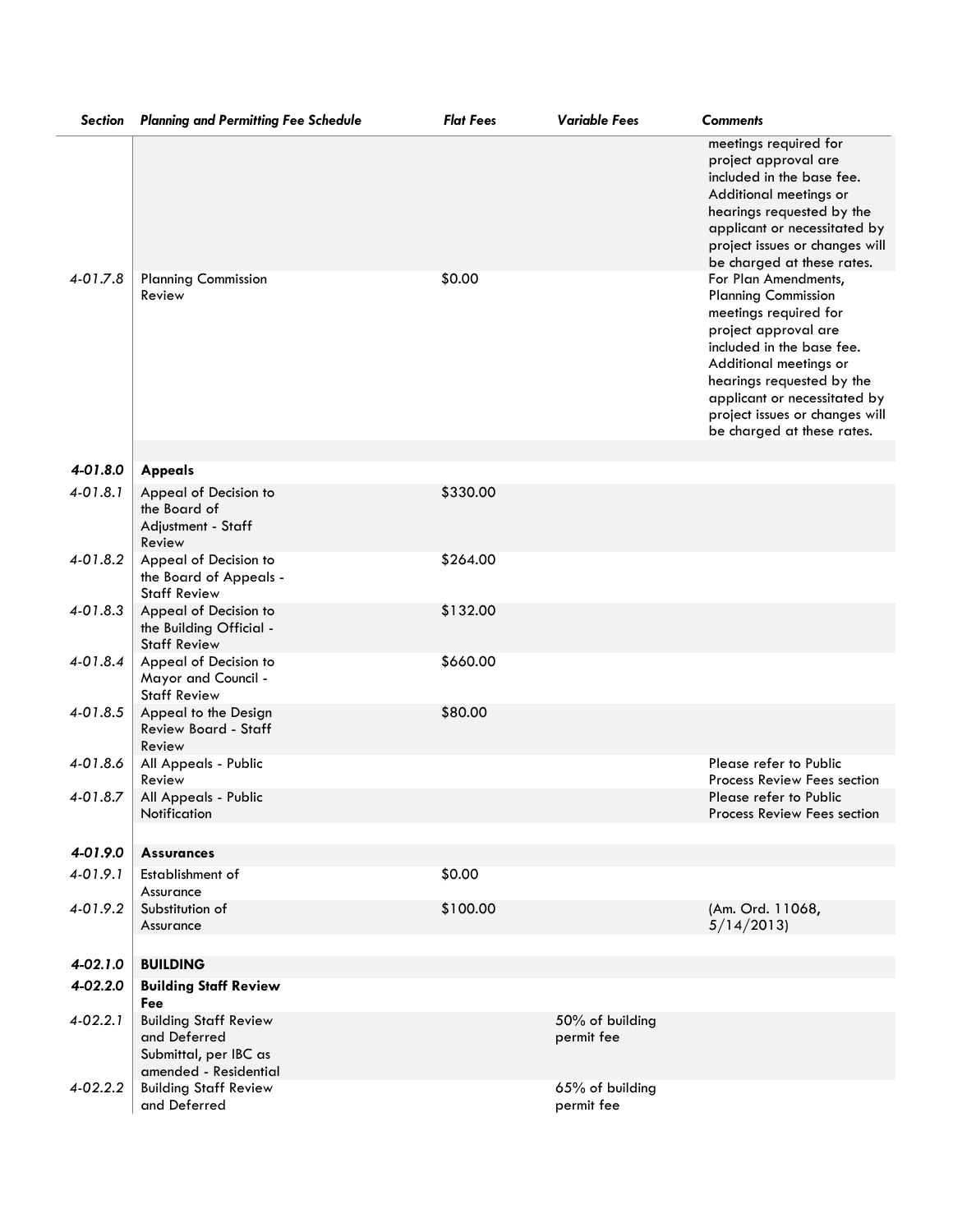| <b>Section</b> | <b>Planning and Permitting Fee Schedule</b>         | <b>Flat Fees</b> | <b>Variable Fees</b>                      | <b>Comments</b>                                            |
|----------------|-----------------------------------------------------|------------------|-------------------------------------------|------------------------------------------------------------|
|                | Submittal, per IBC as                               |                  |                                           |                                                            |
| $4 - 02.2.3$   | amended - Commercial<br>Use of outside agencies     |                  |                                           | <b>Building staff review fees</b>                          |
|                | (3rd Party) to provide                              |                  |                                           | may be reduced no more                                     |
|                | building staff review                               |                  |                                           | than $60%$                                                 |
|                | services                                            |                  |                                           |                                                            |
| $4 - 02.2.4$   | Deferred Submittal of<br><b>Staff Review</b>        |                  | 25% of building staff<br>review fee       | Including but not limited to<br>structural, architectural, |
|                |                                                     |                  |                                           | energy, for mechanical,                                    |
|                |                                                     |                  |                                           | plumbing, and electrical                                   |
|                |                                                     |                  |                                           | work.                                                      |
| $4 - 02.30$    | <b>Model Plans</b>                                  |                  |                                           |                                                            |
|                |                                                     |                  |                                           |                                                            |
| $4-02.3.1$     | <b>Building Staff Review</b><br>and Model Plan      |                  | 50% of building<br>permit fee $+$ \$23.00 | Model Plans are limited to<br>new residential construction |
|                | Activation                                          |                  | for each additional                       | and expire after 12 months.                                |
|                |                                                     |                  | exterior design                           |                                                            |
| $4 - 02.3.2$   |                                                     |                  | elevation                                 |                                                            |
|                | <b>Building Staff Review</b><br>for an active Model | \$300.00         |                                           |                                                            |
|                | Plan approved in a                                  |                  |                                           |                                                            |
|                | different subdivision or                            |                  |                                           |                                                            |
|                | by a jurisdiction having<br>an Intergovernmental    |                  |                                           |                                                            |
|                | Agreement with the                                  |                  |                                           |                                                            |
|                | City of Tucson                                      |                  |                                           |                                                            |
| $4 - 02.3.3$   | Site Plan Staff Review                              | \$55.00          |                                           |                                                            |
|                | for each use of an<br>active Model Plan             |                  |                                           |                                                            |
| $4-02.3.4$     | Model Plan Renewal                                  |                  | 50% of building                           | Model Plans may only be                                    |
|                |                                                     |                  | permit fee                                | renewed if reviewed under                                  |
|                |                                                     |                  |                                           | the currently adopted<br>building code edition.            |
|                |                                                     |                  |                                           | <b>Building Valuation must be</b>                          |
|                |                                                     |                  |                                           | updated to the current                                     |
|                |                                                     |                  |                                           | <b>Construction Valuation Table</b>                        |
|                |                                                     |                  |                                           | prior to renewal.                                          |
| 4-02.4.0       | <b>Building Permit Fees</b>                         |                  |                                           |                                                            |
|                | for New Construction                                |                  |                                           |                                                            |
| $4-02.4.1$     | <b>Construction</b><br><b>Valuation Table</b>       | <b>Base fee</b>  | Increment per<br>additional \$1,000       |                                                            |
| $4-02.4.2$     | \$1 to \$2,000                                      | \$83.60          | \$0.00                                    |                                                            |
| $4-02.4.3$     | \$2,000.01 to \$25,000                              | \$83.60          | \$21.45                                   |                                                            |
| $4 - 02.4.4$   | \$25,000.01 to                                      |                  |                                           |                                                            |
|                | \$50,000                                            | \$576.95         | \$15.73                                   |                                                            |
| $4-02.4.5$     | \$50,000.01 to                                      | \$860.75         | \$11.00                                   |                                                            |
| $4-02.4.6$     | \$100,000<br>\$100,000.01 to                        |                  |                                           |                                                            |
|                | \$500,000                                           | \$1,320.00       | \$8.25                                    |                                                            |
| 4-02.4.7       | \$500,000.01 to                                     |                  |                                           |                                                            |
| 4-02.4.8       | \$1,000,000<br>\$1,000,000.01 and                   | \$4,510.00       | \$6.73                                    |                                                            |
|                | above                                               | \$7,216.00       | \$5.19                                    |                                                            |
|                |                                                     |                  |                                           |                                                            |
| 4-02.7.0       | <b>Phased Construction</b>                          |                  |                                           |                                                            |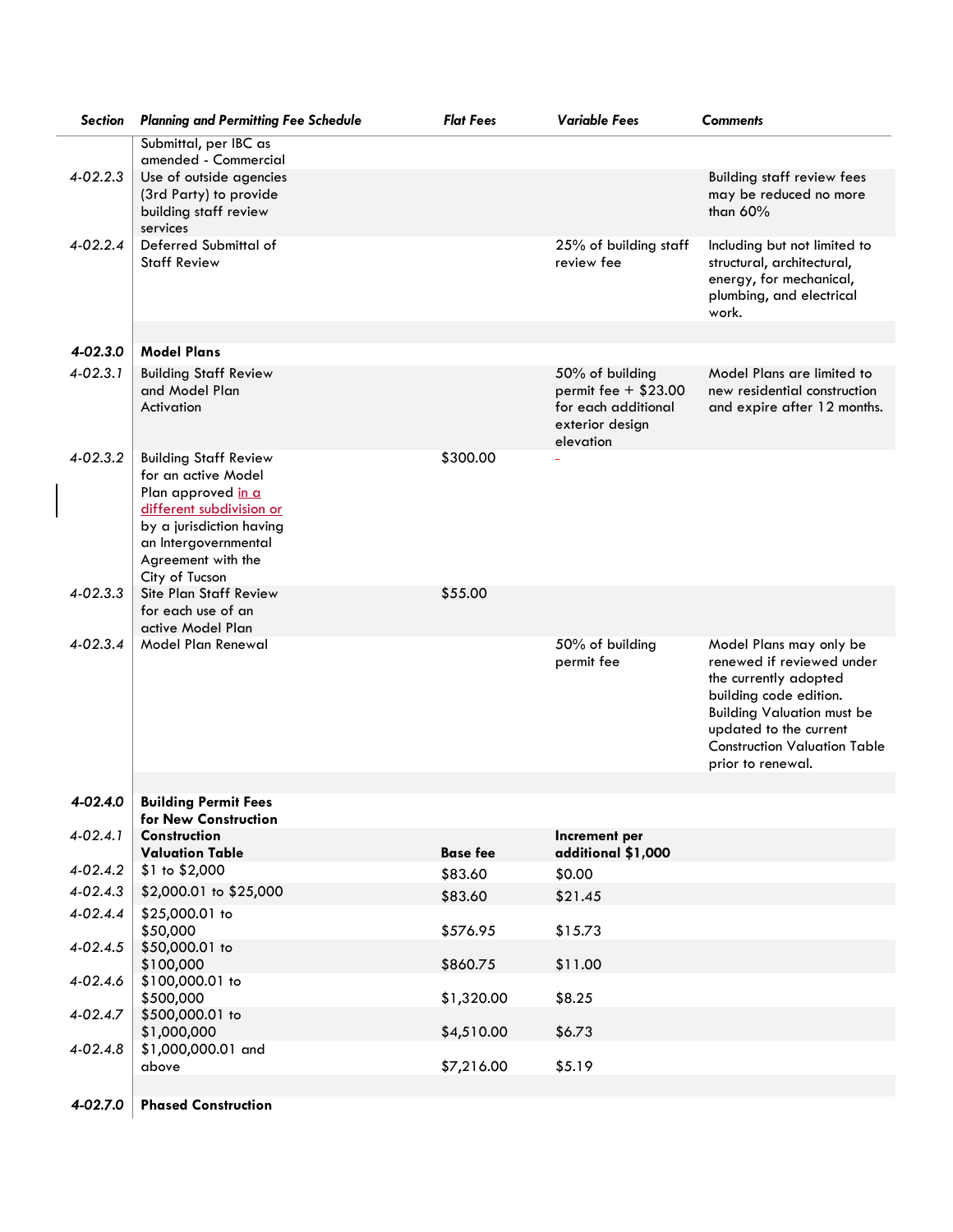| <b>Section</b> | <b>Planning and Permitting Fee Schedule</b>                                                                                                                                                                                                                                                                                                                                                                                                                                                                                                                                                                                           | <b>Flat Fees</b> | <b>Variable Fees</b>         | <b>Comments</b>                                                                                                                                                                               |
|----------------|---------------------------------------------------------------------------------------------------------------------------------------------------------------------------------------------------------------------------------------------------------------------------------------------------------------------------------------------------------------------------------------------------------------------------------------------------------------------------------------------------------------------------------------------------------------------------------------------------------------------------------------|------------------|------------------------------|-----------------------------------------------------------------------------------------------------------------------------------------------------------------------------------------------|
| $4-02.7.1$     | Building Permits for new buildings construction may be separated into a maximum of two phases for Residential, and<br>four phases for Commercial. Phased construction must be identified prior to submission of first plan package. Phases may<br>be combined at the aggregate value of all phases combined. The percentage identified applies to Building Staff Review<br>Fee and Building Permit Fees. Phased Construction for multiple buildings requirerequires a separate Building Permit for<br>each building. A Letter of Completion may be obtained for initial Phases and a Certificate of Occupancy for the final<br>Phase. |                  |                              |                                                                                                                                                                                               |
| $4-02.7.2$     | <b>Phased Projects -</b><br>Residential - Phase 1 -<br>Foundation                                                                                                                                                                                                                                                                                                                                                                                                                                                                                                                                                                     |                  | 25% of building fee          |                                                                                                                                                                                               |
| 4-02.7.3       | <b>Phased Projects -</b><br>Residential - Phase 2 -<br>Completion                                                                                                                                                                                                                                                                                                                                                                                                                                                                                                                                                                     |                  | 75% of building fee          |                                                                                                                                                                                               |
| $4-02.7.4$     | <b>Phased Projects -</b><br>Commercial - Phase 1<br>- Foundation Only                                                                                                                                                                                                                                                                                                                                                                                                                                                                                                                                                                 |                  | 25% of building fee          | Concrete, pilings, caissons,<br>shoring. No above grade<br>construction.                                                                                                                      |
| $4-02.7.5$     | <b>Phased Projects -</b><br>Commercial - Phase 2<br>- Superstructure                                                                                                                                                                                                                                                                                                                                                                                                                                                                                                                                                                  |                  | 25% of building fee          | Wood, concrete, or steel<br>framing, elevator shafts,<br>floors, and roof structures                                                                                                          |
| 4-02.7.6       | <b>Phased Projects -</b><br>Commercial - Phase 3<br>- Building Shell & Core                                                                                                                                                                                                                                                                                                                                                                                                                                                                                                                                                           |                  | 25% of building fee          | Exterior walls, windows,<br>glazing, exterior wall<br>covering, mechanical,<br>plumbing, electrical (no<br>interior wall coverings other<br>than fire rated assemblies)                       |
| 4-02.7.7       | <b>Phased Projects -</b><br>Commercial - Phase 4<br>- Interior Fit-out                                                                                                                                                                                                                                                                                                                                                                                                                                                                                                                                                                |                  | 25% of building fee          | Interior finishes, fixtures,<br>appliances, equipment,<br>furniture, millwork, etc.                                                                                                           |
|                |                                                                                                                                                                                                                                                                                                                                                                                                                                                                                                                                                                                                                                       |                  |                              |                                                                                                                                                                                               |
| 4-02.8.0       | <b>Residential and</b><br><b>Commercial</b><br><b>Alterations</b>                                                                                                                                                                                                                                                                                                                                                                                                                                                                                                                                                                     |                  |                              |                                                                                                                                                                                               |
| $4-02.8.1$     | Applicants must provide a copy of the contract signed by both contractor and client identifying the value of all work to<br>be performed as a basis for the fee, to be charged in accordance with the current ICC Valuation Table. If this<br>documentation is not available, alterations to existing buildings shall be assigned a valuation based on a percentage of<br>the total building valuation in accordance with the current ICC Valuation Table. The percentage used shall be determined<br>by the level of alteration per the International Existing Building Code as detailed below:                                      |                  |                              |                                                                                                                                                                                               |
| $4 - 02.8.2$   | Residential - Level 1<br>Alteration                                                                                                                                                                                                                                                                                                                                                                                                                                                                                                                                                                                                   |                  | 5% of standard<br>valuation  | Removal and replacement<br>of existing materials and<br>equipment, or fixtures                                                                                                                |
| 4-02.8.3       | Residential - Level 2<br>Alteration                                                                                                                                                                                                                                                                                                                                                                                                                                                                                                                                                                                                   |                  | 15% of standard<br>valuation | Re-configuration of space,<br>the addition or elimination<br>of any door or window, re-<br>configuration or extension of<br>any system, or the<br>installation of any additional<br>equipment |
| 4-02.8.4       | Residential - Level 3<br>Alteration                                                                                                                                                                                                                                                                                                                                                                                                                                                                                                                                                                                                   |                  | 30% of standard<br>valuation | Alterations where the work<br>area exceeds 50% of the<br>building area                                                                                                                        |
| $4 - 02.8.5$   | Commercial - Level 1<br>Alteration                                                                                                                                                                                                                                                                                                                                                                                                                                                                                                                                                                                                    |                  | 5% of standard<br>valuation  | Removal and replacement<br>of existing materials and<br>equipment, or fixtures                                                                                                                |
| 4-02.8.6       | Commercial - Level 2<br>Alteration                                                                                                                                                                                                                                                                                                                                                                                                                                                                                                                                                                                                    |                  | 20% of standard<br>valuation | Re-configuration of space,<br>the addition or elimination<br>of any door or window, re-                                                                                                       |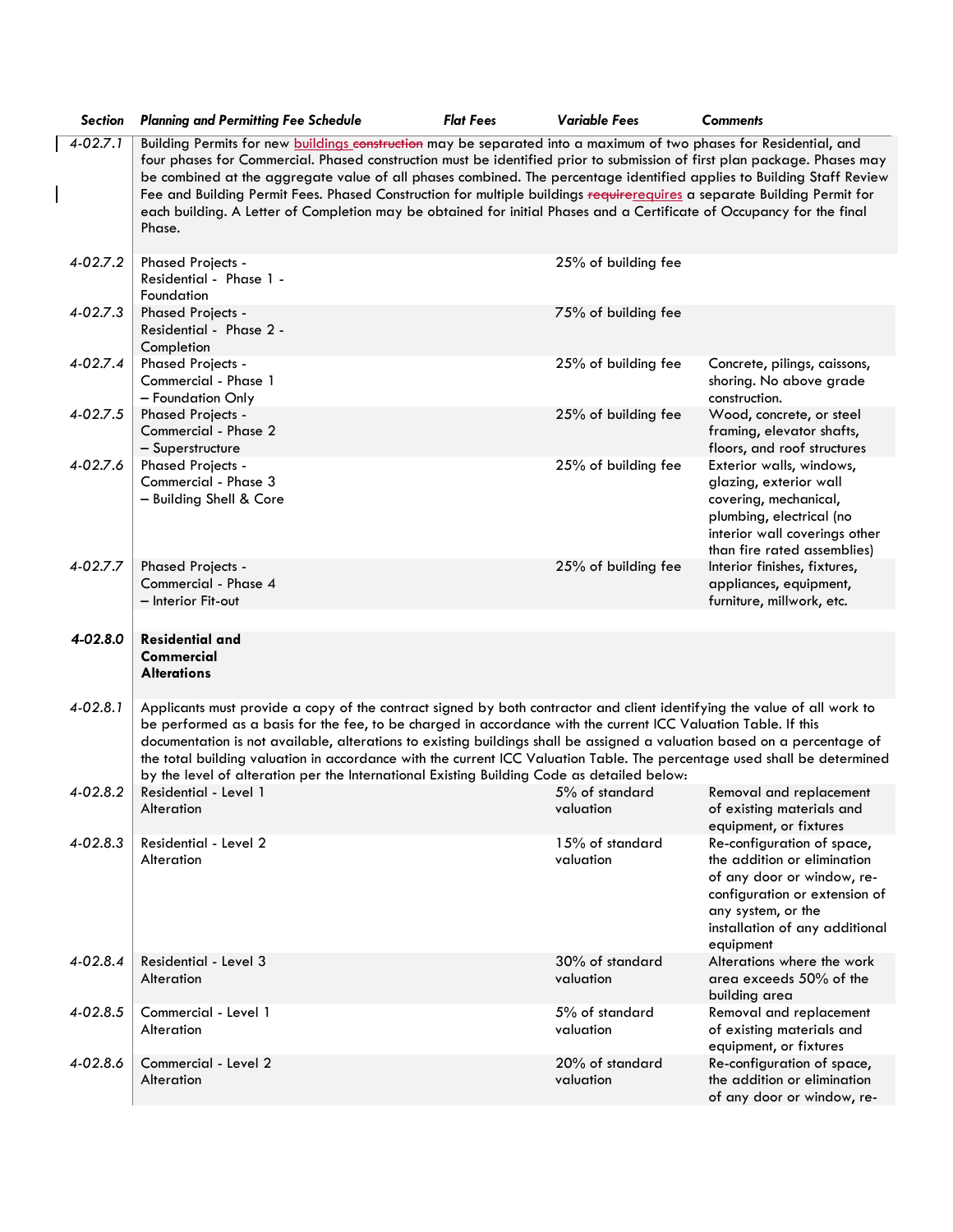|                        | Section Planning and Permitting Fee Schedule                                                                                                                                                                                                                                                                                                                                                                                                                                                                                                                                                                                                                                                                                                        | <b>Flat Fees</b> | <b>Variable Fees</b>         | <b>Comments</b>                                                                                                                                                                                                                                                                                                                                                     |
|------------------------|-----------------------------------------------------------------------------------------------------------------------------------------------------------------------------------------------------------------------------------------------------------------------------------------------------------------------------------------------------------------------------------------------------------------------------------------------------------------------------------------------------------------------------------------------------------------------------------------------------------------------------------------------------------------------------------------------------------------------------------------------------|------------------|------------------------------|---------------------------------------------------------------------------------------------------------------------------------------------------------------------------------------------------------------------------------------------------------------------------------------------------------------------------------------------------------------------|
|                        |                                                                                                                                                                                                                                                                                                                                                                                                                                                                                                                                                                                                                                                                                                                                                     |                  |                              | configuration or extension of<br>any system, or the<br>installation of any additional<br>equipment                                                                                                                                                                                                                                                                  |
| 4-02.8.7               | Commercial - Level 3<br>Alteration                                                                                                                                                                                                                                                                                                                                                                                                                                                                                                                                                                                                                                                                                                                  |                  | 35% of standard<br>valuation | Alterations where the work<br>area exceeds 50% of the<br>building area                                                                                                                                                                                                                                                                                              |
|                        |                                                                                                                                                                                                                                                                                                                                                                                                                                                                                                                                                                                                                                                                                                                                                     |                  |                              |                                                                                                                                                                                                                                                                                                                                                                     |
|                        |                                                                                                                                                                                                                                                                                                                                                                                                                                                                                                                                                                                                                                                                                                                                                     |                  |                              |                                                                                                                                                                                                                                                                                                                                                                     |
| 4-02.9.0<br>$4-02.9.1$ | <b>Trade Permits</b><br><b>Trade Permits include</b><br>items on the following<br>list. Quantity of items<br>must be identified for<br>each category.<br>a. Electric Clearance<br>Only (no new work)<br>b. Gas Clearance Only<br>(no new work)<br>c. Replace Electric<br><b>Service Panel (like for</b><br>like; up to 400 amps)<br>d. Upgrade/Modify<br><b>Electric Service Panel</b><br>(up to 400 amps)<br>e. New Electrical Circuit<br>(max two 20 amp<br>branches)<br>f. Air<br>Conditioner/Heater<br>Repair/Replace (max<br>21<br>g. Fixed Appliance<br>h. Plumbing Fixture<br>Repair/Replace<br>i. Sewer Line/Building<br><b>Drain Repair/Replace</b><br>j. Water Heater<br><b>Installation (like for</b><br><u>like)</u><br>k. Water Heater | \$114.50         |                              | Includes up to $1/2$ hour of<br>staff review and permit<br>processing and 2<br>inspections. Additional time<br>to review or inspect shall be<br>charged at the appropriate<br>hourly rate minimum $1/2$<br>hour. Items not listed may be<br>required to have a valuation<br>assigned. A general<br>contractor must be identified<br>for multiple trade disciplines. |
|                        | <b>Installation (modify fuel</b><br>type)<br><b>I. Water Service Line</b><br>Repair/Replacea.<br><b>Electric Service</b><br>Upgrade, Replacement,<br>or new installation (up<br>to 400 amp)<br>b. Electrical Equipment<br><b>Installation</b><br>e. Fixed Appliance<br><b>Installation</b><br>d. New Electrical Circuit<br>e. Plumbing Fixture<br><b>Replacements</b><br>f. Water Heater<br><b>Installation</b>                                                                                                                                                                                                                                                                                                                                     |                  |                              |                                                                                                                                                                                                                                                                                                                                                                     |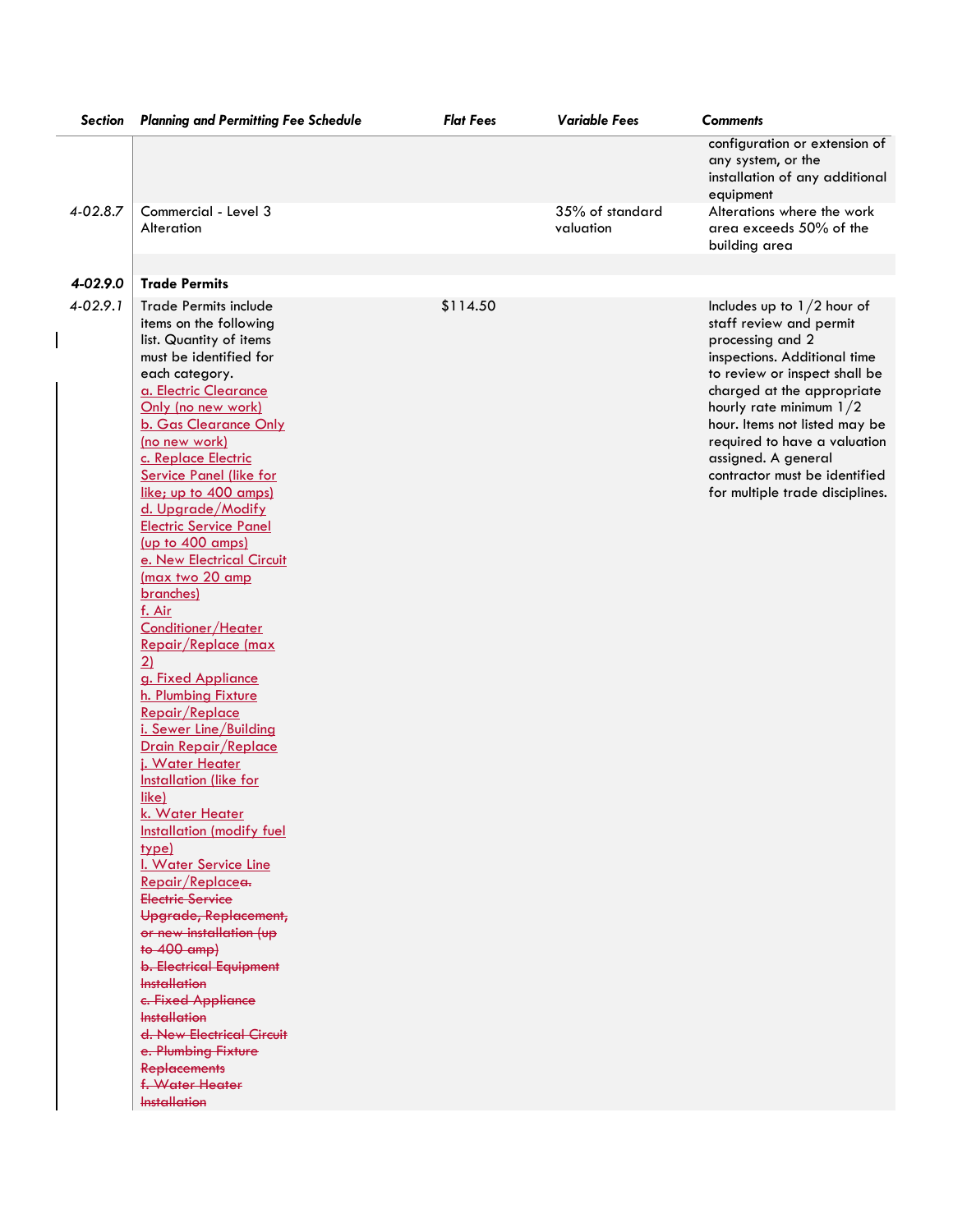| <b>Section</b> | <b>Planning and Permitting Fee Schedule</b>                                                                                                    | <b>Flat Fees</b> | <b>Variable Fees</b>                                            | <b>Comments</b>                                                                                                                                                                                                                                              |
|----------------|------------------------------------------------------------------------------------------------------------------------------------------------|------------------|-----------------------------------------------------------------|--------------------------------------------------------------------------------------------------------------------------------------------------------------------------------------------------------------------------------------------------------------|
|                | g. Water Service Line<br>h. Sewer Line/Building<br><b>Drain Repair</b><br>i. Residential<br><b>Mechanical Equipment</b><br><b>Installation</b> |                  |                                                                 |                                                                                                                                                                                                                                                              |
| $4-02.9.2$     | Trade Permits - 2 or<br>more items                                                                                                             |                  | \$114.50 for first item<br>$+$ \$20 for each<br>additional item | Time to review or inspect<br>shall be charged at the<br>appropriate hourly rate<br>minimum $1/2$ hour. Items not<br>listed may be required to<br>have a valuation assigned.<br>A general contractor must<br>be identified for multiple<br>trade disciplines. |
| 4-02.9.3       | Solar Permits -<br>Photovoltaic Electrical<br>Systems - 1 to 30 PV<br>panels                                                                   | \$109.00         |                                                                 | Includes inverter and panel<br>racking. Additional<br>equipment is subject to<br>Supplementary Equipment<br>fees per section 4-02.8.7.                                                                                                                       |
| $4 - 02.9.4$   | Solar Permits -<br><b>Photovoltaic Electrical</b><br>Systems - 31 - 100 PV<br>panels                                                           | \$178.00         |                                                                 |                                                                                                                                                                                                                                                              |
| $4 - 02.9.5$   | Solar Permits -<br>Photovoltaic Electrical<br>Systems - 101 or more<br>PV panels                                                               |                  | $$178 + $1$ for each<br>panel over 100                          |                                                                                                                                                                                                                                                              |
| $4-02.9.6$     | Shade structures and<br>solar tracking<br>equipment                                                                                            |                  | Same as Building<br>Permit Fees for New<br>Construction         |                                                                                                                                                                                                                                                              |
| $4 - 02.9.7$   | Supplementary<br>Equipment for<br><b>Photovoltaic Electrical</b><br>Systems                                                                    |                  | \$25 for each<br>additional item                                | Supplementary equipment<br>includes service upgrades,<br>service panel relocations,<br>electrical vehicle chargers<br>and similar equipment.                                                                                                                 |
| $4 - 02.9.8$   | <u>Site Utility – sewer /</u><br>water (supply)                                                                                                |                  | 3 hours                                                         | <b>Supply lines for</b><br>water/sewer 5' from<br>building footprint to<br>property line.                                                                                                                                                                    |
| 4-02.9.9       | <b>Private Sewer</b>                                                                                                                           |                  | Hourly, minimum 2<br>hours                                      | Review of private sewer<br>plans previously approved<br>by PDEQ.                                                                                                                                                                                             |
|                |                                                                                                                                                |                  |                                                                 |                                                                                                                                                                                                                                                              |
| 4-<br>02.10.0  | <b>Certificate of</b><br><b>Occupancy and Other</b><br><b>Miscellaneous Fees</b>                                                               |                  |                                                                 |                                                                                                                                                                                                                                                              |
| 4-<br>02.10.1  | CofO for address<br>without permit issued in<br>prior 360 days                                                                                 | \$66.00          |                                                                 | Staff review fee will be<br>charged at the standard<br>hourly rate, as necessary                                                                                                                                                                             |
| 4-<br>02.10.2  | <b>TCO</b>                                                                                                                                     | \$650.00         |                                                                 | Valid for 30 days                                                                                                                                                                                                                                            |
| 4-<br>02.10.3  | <b>TCO Renewal</b>                                                                                                                             | \$250.00         |                                                                 | Valid for 30 days                                                                                                                                                                                                                                            |
| 4-<br>02.10.4  | Annual Permit for<br><b>Registered Plants (Per</b>                                                                                             | \$1,123.10       |                                                                 |                                                                                                                                                                                                                                                              |
|                |                                                                                                                                                |                  |                                                                 |                                                                                                                                                                                                                                                              |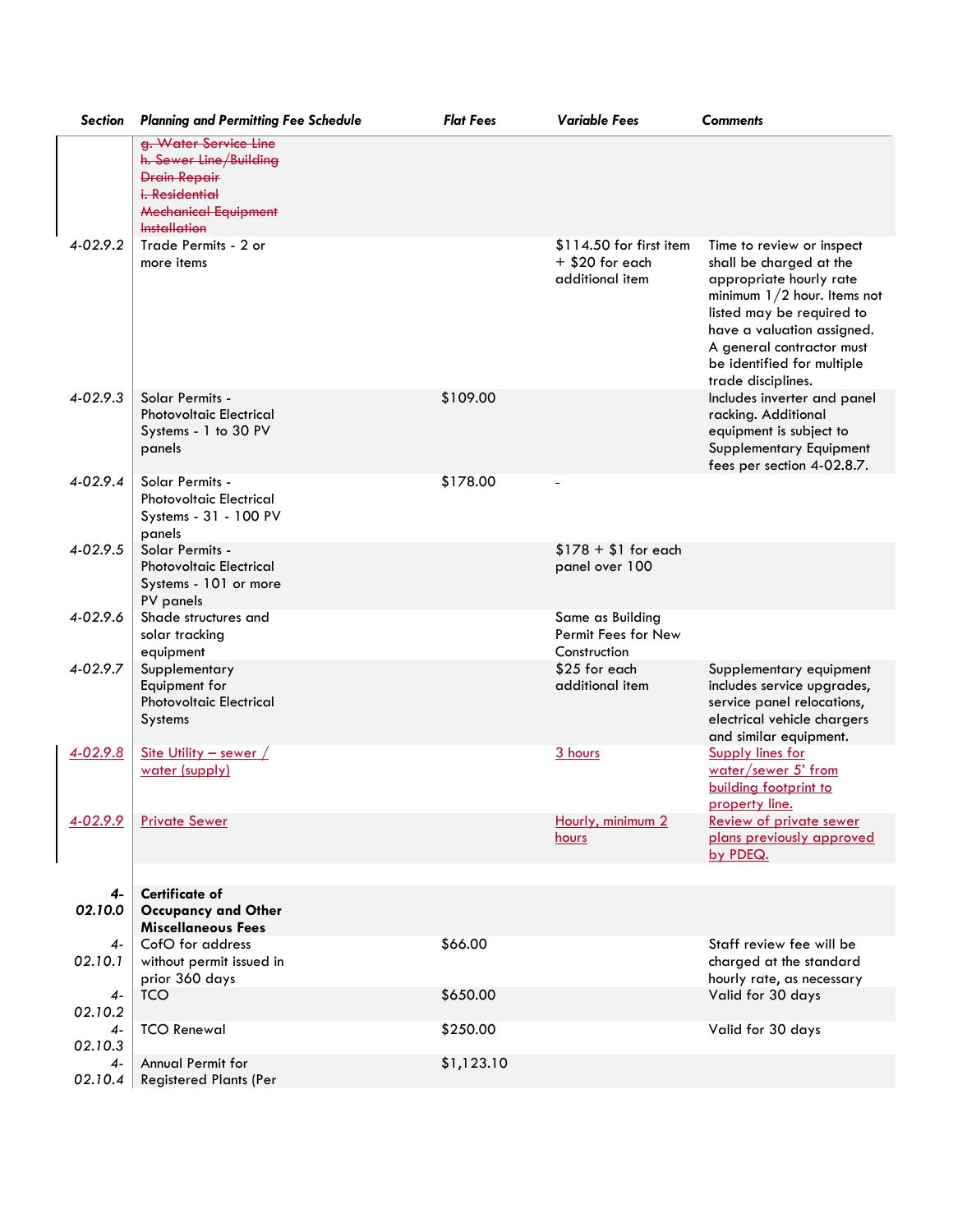| <b>Section</b>           | <b>Planning and Permitting Fee Schedule</b>                                                                                | <b>Flat Fees</b> | <b>Variable Fees</b>                                                                                                                 | <b>Comments</b>                                                                                                                                                |
|--------------------------|----------------------------------------------------------------------------------------------------------------------------|------------------|--------------------------------------------------------------------------------------------------------------------------------------|----------------------------------------------------------------------------------------------------------------------------------------------------------------|
| 4-<br>02.10.5            | facility) $< 1,000,000$<br>sq ft<br>Annual Permit for<br><b>Registered Plants (Per</b><br>facility) $> 1,000,000$<br>sq ft | \$2,246.20       |                                                                                                                                      |                                                                                                                                                                |
| 4-<br>02.10.6            | Day Care - Home<br>Occupation (except<br>child care)                                                                       | \$176.00         |                                                                                                                                      |                                                                                                                                                                |
| 4-<br>02.10.7            | Private Swimming Pool                                                                                                      |                  | $$650 + plan review$<br>fee at standard<br>hourly rate, minimum<br>1 hour                                                            | Equipment and optional<br>components such as<br>barbeques, fire pits, pool<br>heaters, etc, are subject to<br>additional Trade Permit<br>fees.                 |
| 4-<br>02.10.8            | Public or Semi-public<br><b>Swimming Pool</b>                                                                              |                  | $$1,380 + plan$<br>review fee at<br>standard hourly rate,<br>minimum 1 hour                                                          | Equipment and optional<br>components such as<br>barbeques, fire pits, pool<br>heaters, etc, are subject to<br>additional Trade Permit<br>fees.                 |
| 4-<br>02.10.9            | Swimming Pool having<br>Valuation greater than<br>\$100,000                                                                |                  | $$3,480 + plan$<br>review fee at<br>standard hourly rate,<br>minimum 1 hour                                                          | Equipment and optional<br>components such as<br>barbeques, fire pits, pool<br>heaters, etc, are subject to<br>additional Trade Permit<br>fees.                 |
| 4-<br>02.10.10           | Spa                                                                                                                        |                  | $$300 + plan$ review<br>fee at standard<br>hourly rate, minimum<br>$\frac{1}{2}$ hour                                                | Equipment and optional<br>components such as<br>barbeques, fire pits, pool<br>heaters, etc, are subject to<br>additional Trade Permit<br>fees.                 |
| 4-<br>02.10.11           | Masonry Walls                                                                                                              |                  | $$15 + $30$ per 500<br>square feet of<br>surface area + plan<br>review fee at<br>standard hourly rate,<br>$minimum \frac{1}{2} hour$ |                                                                                                                                                                |
| 4 -<br>02.10.12          | Wood and Metal<br>Fences                                                                                                   |                  | $$25 + $5$ per 100<br>linear feet $+$ plan<br>review fee at<br>standard hourly rate,<br>minimum $\frac{1}{2}$ hour                   |                                                                                                                                                                |
| 4-                       | <b>Demolition</b>                                                                                                          |                  |                                                                                                                                      |                                                                                                                                                                |
| 02.11.0<br>4-<br>02.11.1 | <b>Billboard Demolition</b>                                                                                                | \$165.00         |                                                                                                                                      | This fee applies to the<br>structural review and<br>inspections. Additional sign<br>review fees apply; refer to<br>Sign Permit Fees section.                   |
| 4-<br>02.11.2            | Interior and/or Exterior<br>Demolition                                                                                     |                  | \$75 per 5,000 sq ft<br>of area to be<br>demolished, per floor                                                                       | For exterior demolitions, any<br>building, structure, site, or<br>object that is 50 years or<br>older, located within a local<br>or national register historic |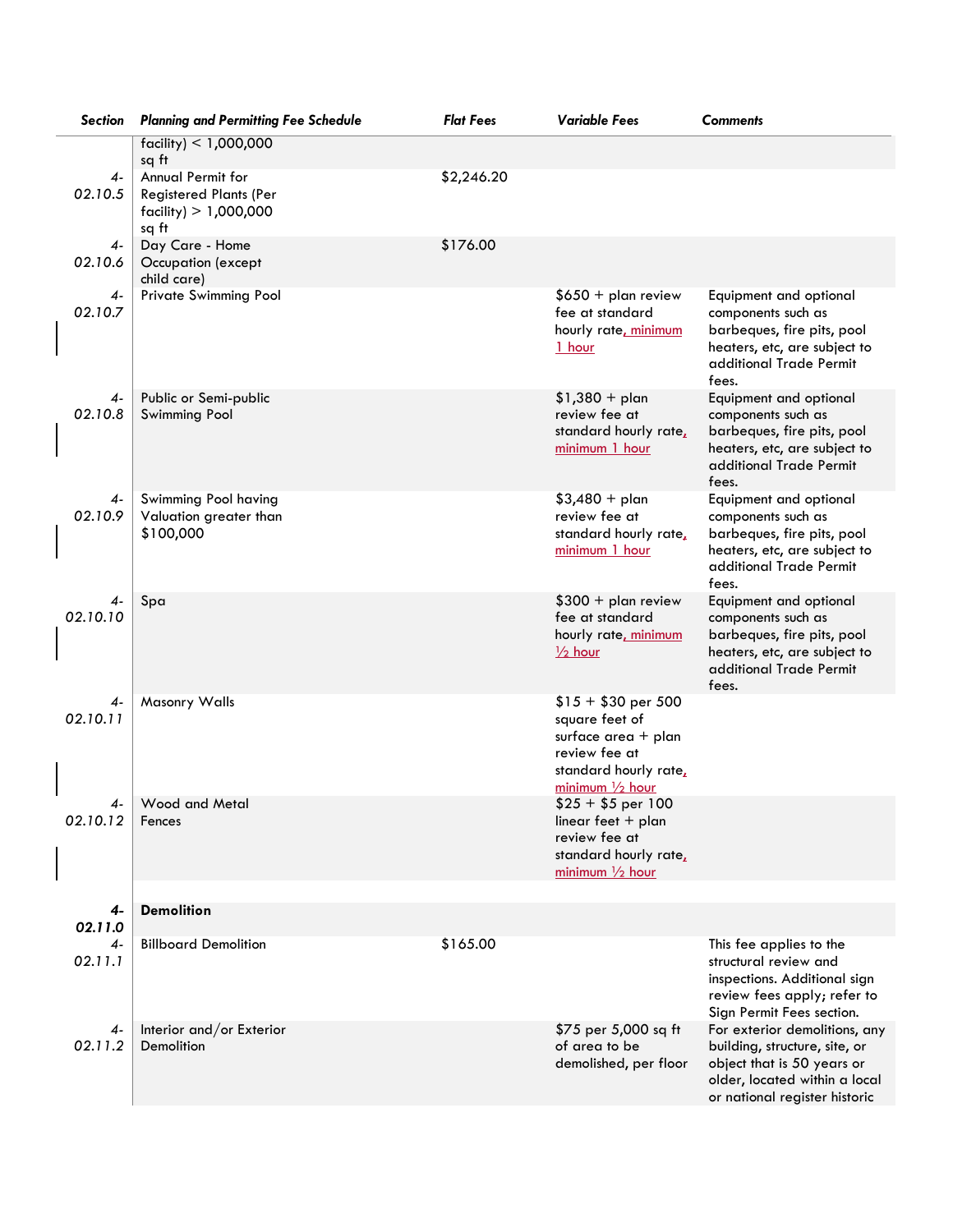| <b>Section</b>  | <b>Planning and Permitting Fee Schedule</b>                                                                                                                                           | <b>Flat Fees</b> | <b>Variable Fees</b>                        | <b>Comments</b>                                                                                                                                     |
|-----------------|---------------------------------------------------------------------------------------------------------------------------------------------------------------------------------------|------------------|---------------------------------------------|-----------------------------------------------------------------------------------------------------------------------------------------------------|
|                 |                                                                                                                                                                                       |                  |                                             | district, or individually listed<br>as historic, will require<br>additional fees for Historic<br>Review, as listed in the<br>Historic Fees section. |
|                 |                                                                                                                                                                                       |                  |                                             |                                                                                                                                                     |
| 4-<br>02.12.0   | MH - Manufactured homes, modular buildings, recreational vehicles, and tiny houses                                                                                                    |                  |                                             |                                                                                                                                                     |
| $\mathcal{A}$ - | Residential MH units on                                                                                                                                                               | \$50.60          |                                             | Separate permit required                                                                                                                            |
| 02.12.1         | permanent foundation,<br>per foundation                                                                                                                                               |                  |                                             | from the State of Arizona<br>Department of Housing -<br>Manufactured Housing<br><b>Division</b>                                                     |
| $\overline{4}$  | Commercial and                                                                                                                                                                        | \$75.00          |                                             | Separate permit required                                                                                                                            |
| 02.12.2         | Industrial MH buildings                                                                                                                                                               |                  |                                             | from the State of Arizona<br>Department of Housing -<br>Manufactured Housing<br><b>Division</b>                                                     |
| 4-<br>02.12.3   | Temporary construction<br>trailers and offices, per<br>building                                                                                                                       | \$100.00         |                                             |                                                                                                                                                     |
| $4-$<br>02.12.4 | Additions and<br><b>Renovations to MH</b>                                                                                                                                             |                  | Same as Building<br><b>Staff Review and</b> |                                                                                                                                                     |
|                 |                                                                                                                                                                                       |                  | <b>Permit Fee</b>                           |                                                                                                                                                     |
| $4-03.1.0$      | <b>SITE REVIEW</b>                                                                                                                                                                    |                  |                                             |                                                                                                                                                     |
| 4-03.2.0        | <b>Grading Plan and</b><br><b>Associated Reviews</b>                                                                                                                                  |                  |                                             |                                                                                                                                                     |
| $4 - 03.2.1$    | Grading and SWPPP<br>Review, per sheet - first<br>two submittals                                                                                                                      | \$201.30         |                                             | Includes first two submissions<br>for staff review prior to<br>permit issuance                                                                      |
|                 | Grading and SWPPP<br>Review, per sheet -<br>additional submittals                                                                                                                     |                  | \$82.50 per hour,<br>minimum 1 hour         |                                                                                                                                                     |
| $4-03.2.2$      | Other Reviews, per                                                                                                                                                                    | \$201.30         |                                             | Includes first two submissions                                                                                                                      |
|                 | each:<br>i. Drainage Report<br>ii. Geotechnical Report<br>iii. Environmental<br><b>Resources Report</b><br>iv. Hillside<br>Development Zone<br>Review<br>v. Letter of Map<br>Revision |                  |                                             | for staff review prior to<br>permit issuance. Fees are<br>referenced in Chapter 26-<br>11.2(J)                                                      |
| $4 - 03.2.3$    | <b>Differential Grading</b>                                                                                                                                                           |                  | \$82.50 Per hour.                           |                                                                                                                                                     |
|                 |                                                                                                                                                                                       |                  | minimum 2 hours                             |                                                                                                                                                     |
| 4-03.3.0        | <b>Floodplain Fees</b>                                                                                                                                                                |                  |                                             |                                                                                                                                                     |
| $4 - 03.3.1$    | Floodplain Use Permit -                                                                                                                                                               | \$50.00          |                                             | Also applies to Floodplain                                                                                                                          |
|                 | <b>Staff Review</b>                                                                                                                                                                   |                  |                                             | Use Permits issued by the<br>Department of<br>Transportation.                                                                                       |
| $4 - 03.3.2$    | <b>Floodplain Delineation</b><br>- Staff Review                                                                                                                                       | \$50.00          |                                             |                                                                                                                                                     |
| 4-03.3.3        | Floodplain Use Report -<br><b>Staff Review</b>                                                                                                                                        | \$150.00         |                                             |                                                                                                                                                     |

 $\overline{a}$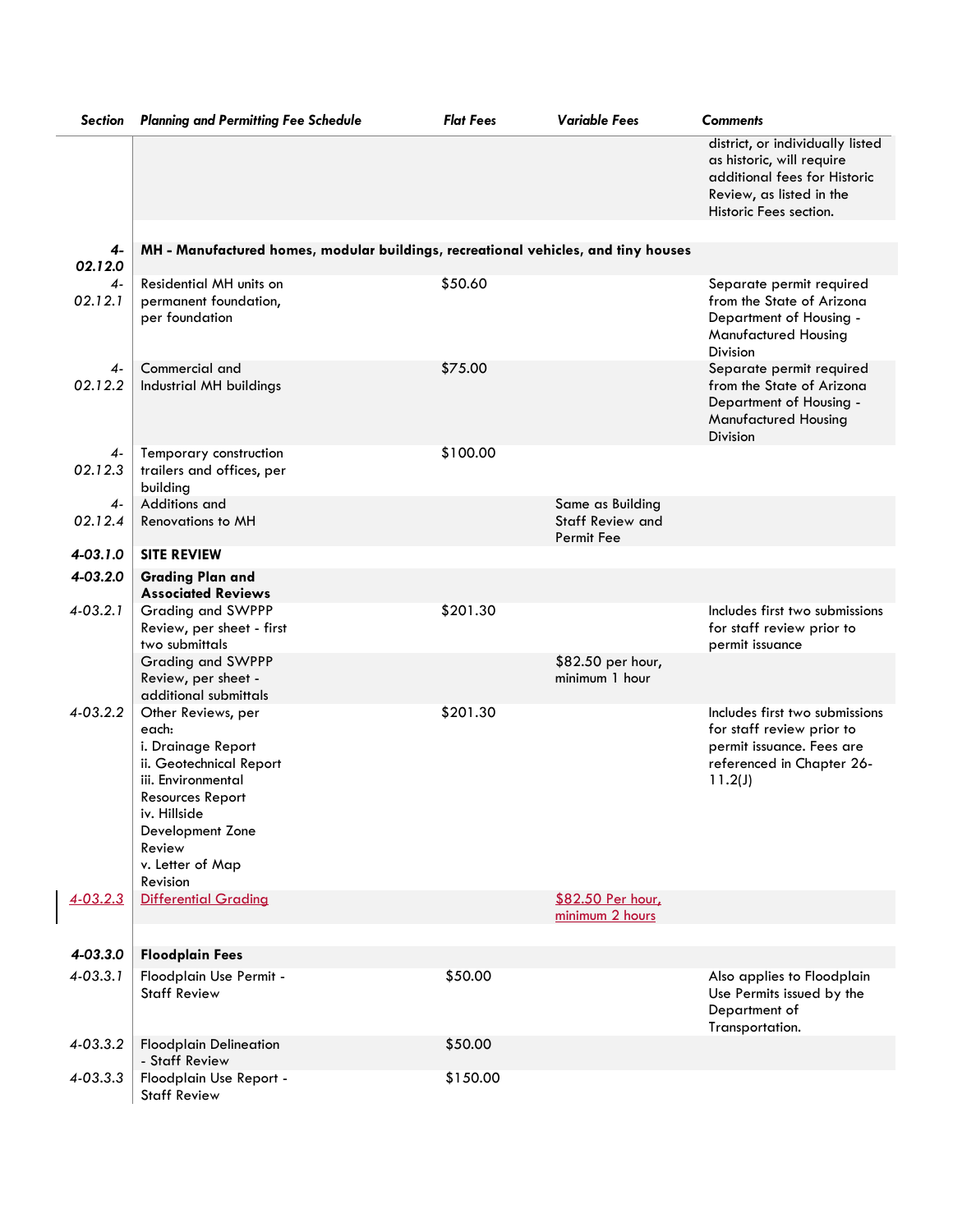| <b>Section</b> | <b>Planning and Permitting Fee Schedule</b>                                                                                 | <b>Flat Fees</b> |                      | <b>Variable Fees</b> | <b>Comments</b>      |                                                                                                                                              |
|----------------|-----------------------------------------------------------------------------------------------------------------------------|------------------|----------------------|----------------------|----------------------|----------------------------------------------------------------------------------------------------------------------------------------------|
| $4 - 03.3.4$   | <b>Floodplain Use Report</b><br><b>Resubmittal - Staff</b><br>Review                                                        | \$300.00         |                      |                      |                      |                                                                                                                                              |
| $4 - 03.3.5$   | Flood Zone Status -                                                                                                         |                  |                      |                      |                      |                                                                                                                                              |
|                | <b>Staff Review</b>                                                                                                         | \$15.00          |                      |                      |                      |                                                                                                                                              |
| 4-03.3.6       | <b>Elevation Certificate</b>                                                                                                | \$<br>440.00     |                      |                      |                      |                                                                                                                                              |
| 4-03.4.0       | <b>Grading Permits</b>                                                                                                      |                  |                      |                      |                      |                                                                                                                                              |
|                |                                                                                                                             |                  |                      |                      |                      |                                                                                                                                              |
| $4 - 03.4.1$   |                                                                                                                             |                  |                      |                      |                      | 50.01 acres                                                                                                                                  |
|                | <b>Grading Permit Calculation Table</b>                                                                                     |                  | $0 - 2$ acres        | 2.01 - 10 acres      | 10.01 - 50 acres     | or greater                                                                                                                                   |
|                | 1 - 1,000 cubic yards - First 100 cubic yards                                                                               |                  | \$110.00             | \$104.50             | \$99.00              | \$88.00                                                                                                                                      |
|                | 1 - 1,000 cubic yards - Each additional 100 cubic yards                                                                     |                  | \$41.25              | \$39.19              | \$37.13              | \$33.00                                                                                                                                      |
|                | 1,001 - 10,000 cubic yards - First 1,001 cubic yards                                                                        |                  | \$481.25             | \$457.19             | \$433.13             | \$385.00                                                                                                                                     |
|                | 1,001 - 10,000 cubic yards - Each additional 1,000 cubic yards                                                              |                  | \$41.25              | \$39.19              | \$37.13              | \$33.00                                                                                                                                      |
|                | 10,001 - 100,000 cubic yards - First 10,001 cubic yards                                                                     |                  | \$852.50<br>\$165.00 | \$809.88<br>\$156.75 | \$767.25<br>\$148.50 | \$682.00<br>\$132.00                                                                                                                         |
|                | 10,001 - 100,000 cubic yards - Each additional 10,000 cubic yards<br>100,001 cubic yards or more - First 10,001 cubic yards |                  | \$2,337.50           | \$2,220.63           | \$2,103.75           | \$1,870.00                                                                                                                                   |
|                | 100,001 cubic yards or more - Each additional 100,000 cubic yards                                                           |                  | \$165.00             | \$156.75             | \$148.50             | \$132.00                                                                                                                                     |
| 4-03.5.0       | <b>Site Plan Staff Review</b>                                                                                               |                  |                      |                      |                      |                                                                                                                                              |
|                | <b>Fees</b>                                                                                                                 |                  |                      |                      |                      |                                                                                                                                              |
| $4 - 03.5.1$   | Site Plan - Staff Review<br>$-0 - 2.00$ acres                                                                               | \$1,025.00       |                      |                      | rates.               | Projects that require no more<br>than 6 hours of plan review<br>may be charged at hourly                                                     |
| $4 - 03.5.2$   | Site Plan - Staff Review<br>$-2.01 - 10.00$ acres                                                                           |                  | acre                 | $$1,575 + $110$ per  |                      |                                                                                                                                              |
| $4 - 03.5.3$   | Site Plan - Staff Review<br>- 10.01 - 50.00 acres                                                                           |                  | per acre             | $$2,950 + $82.50$    |                      |                                                                                                                                              |
| 4-03.5.4       | Site Plan - Staff Review<br>- 50.01 acres or<br>greater                                                                     |                  | acre                 | $$5,700 + $55$ per   |                      |                                                                                                                                              |
| $4 - 03.5.5$   | All Site Plan Staff<br>Reviews - Design<br><b>Professional Review</b>                                                       | \$75.00          |                      |                      | 11068, 5/14/2013     | Applicable when reviewing<br>a Privacy Mitigation or<br>Architectural Variation Plan<br>required by a Flexible Lot<br>Development. (Am. Ord. |
| 4-03.5.6       | Site Plan - Staff Review<br>- PAD Requirements                                                                              | \$0.00           |                      |                      |                      |                                                                                                                                              |
| $4 - 03.5.7$   | Site Plan - Staff Review<br>$-$ HPZ $/$ HL<br>Requirements                                                                  | \$0.00           |                      |                      |                      |                                                                                                                                              |
| 4-03.5.8       | Site Plan - Staff Review<br>$-$ IID $/$ UOD<br>Requirements                                                                 | \$0.00           |                      |                      | <b>Includes RNA</b>  |                                                                                                                                              |
| 4-03.5.9       | Site Plan - Staff Review<br>- NPZ Requirements                                                                              | \$0.00           |                      |                      |                      |                                                                                                                                              |
| 4-03.6.0       | <b>Special District Review</b>                                                                                              |                  |                      |                      |                      |                                                                                                                                              |
| $4-03.6.1$     | Fees<br>HPZ - Minor - Staff<br>Review                                                                                       | \$110.00         |                      |                      | Includes demolition  | applications for intrusions                                                                                                                  |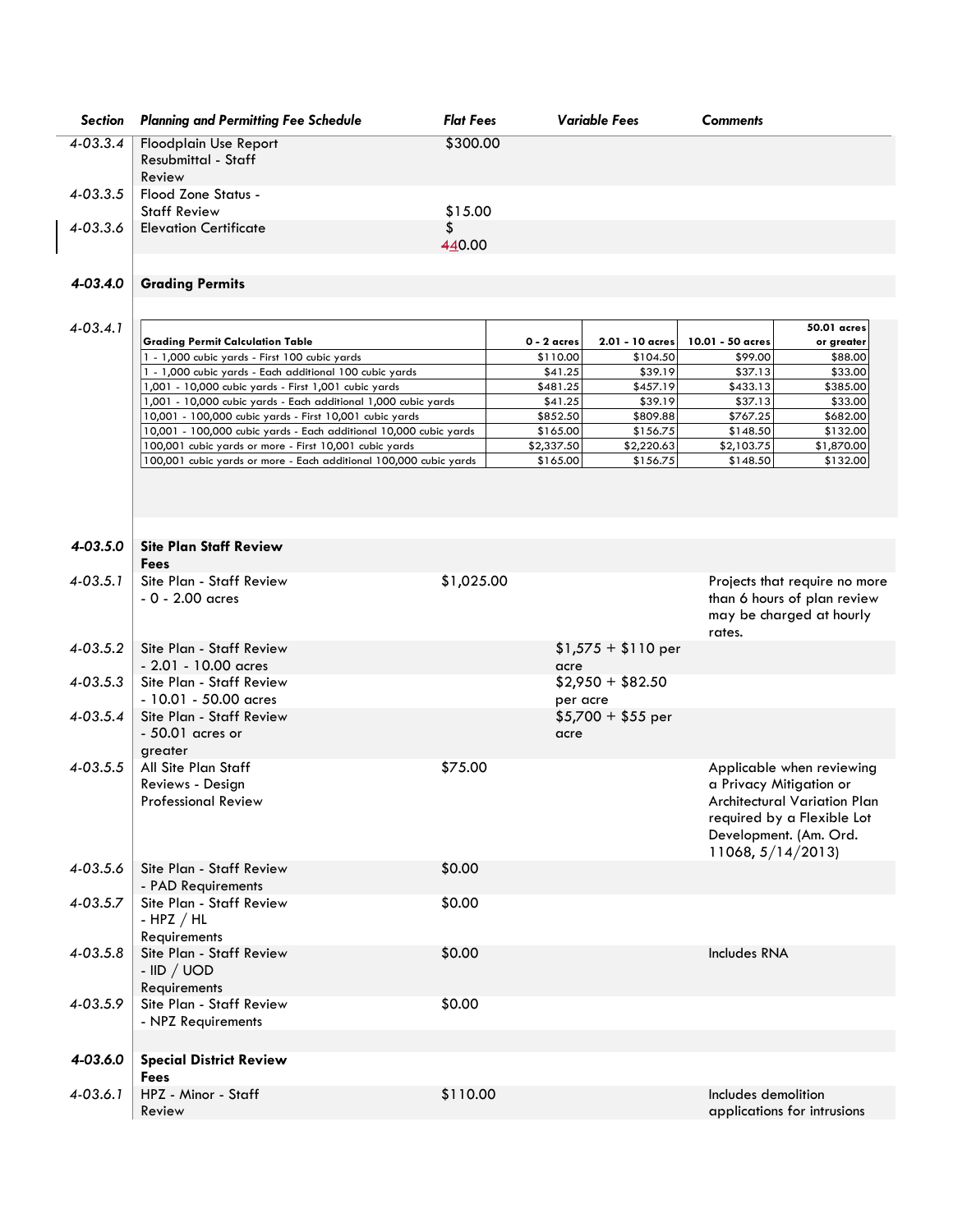| <b>Section</b>  | <b>Planning and Permitting Fee Schedule</b>                                                                                      | <b>Flat Fees</b>                        | <b>Variable Fees</b>                                                                                                                          | <b>Comments</b>                                                                                                                                                           |
|-----------------|----------------------------------------------------------------------------------------------------------------------------------|-----------------------------------------|-----------------------------------------------------------------------------------------------------------------------------------------------|---------------------------------------------------------------------------------------------------------------------------------------------------------------------------|
| 4-03.6.2        | HPZ - Major - Staff<br>Review                                                                                                    | \$176.00                                |                                                                                                                                               |                                                                                                                                                                           |
| $4 - 03.6.3$    | All HPZ - Public<br>Notification and BCC<br>Review                                                                               |                                         |                                                                                                                                               | Any required notifications<br>and BCC review will be<br>charged according to the<br>Public Process Fees section.                                                          |
| 4-03.6.4        | NPZ - Exterior<br>Modifications and<br>Improvements $\leq$ 400SF<br>Gross Floor Area -<br><b>Staff Review</b>                    | \$25.00                                 |                                                                                                                                               | Exterior modifications are<br>improvements such as fences<br>that do not have square<br>footage.                                                                          |
| 4-03.6.5        | NPZ - Exterior<br>Modifications and<br>Improvements $\leq$ 400SF<br>Gross Floor Area -<br>Design Professional<br>Review          |                                         | \$75 per hour                                                                                                                                 | Exterior modifications are<br>improvements such as fences<br>that do not have square<br>footage. All projects will be<br>charged 1 hour of Design<br>Professional Review. |
| 4-03.6.6        | $NPZ - Modifications$<br>and Improvements<br>between 401SF and<br>800SF Gross Floor<br>Area - Staff Review                       | \$150.00                                |                                                                                                                                               |                                                                                                                                                                           |
| $4 - 03.6.7$    | NPZ - Modifications<br>and Improvements<br>between 401SF and<br>800SF Gross Floor<br>Area - Design<br><b>Professional Review</b> |                                         | \$75 per hour                                                                                                                                 | All projects will be charged<br>1 hour of Design<br>Professional Review.                                                                                                  |
| 4-03.6.8        | $NPZ - Modifications$<br>$and$ Improvements $>$<br>800 SF - Staff Review                                                         |                                         | \$150 for the first<br>800SF of Gross Floor<br>Area plus \$75 for<br>each additional<br>400SF of Gross Floor<br>Area. Not to exceed<br>\$975. |                                                                                                                                                                           |
|                 | NPZ - Modifications<br>$and$ Improvements $>$<br>800 SF - Design<br>Professional                                                 |                                         | \$75 per hour                                                                                                                                 | All projects will be charged<br>1 hour of Design<br>Professional Review.                                                                                                  |
|                 |                                                                                                                                  |                                         |                                                                                                                                               |                                                                                                                                                                           |
| $4-$<br>03.6.10 | All NPZ - Public<br>Notification and BCC<br>Review                                                                               | Per Section 4-<br>01.7 Public<br>Notice |                                                                                                                                               | Any required notifications<br>and BCC Review will be<br>charged according to the<br>Public Process Fees section.                                                          |
| 4-<br>03.6.11   | IID / UOD - Minor -<br><b>Staff Review</b>                                                                                       | \$250.00                                |                                                                                                                                               | Includes RNA reviews                                                                                                                                                      |
| $4-$<br>03.6.12 | IID / UOD - Minor -<br>Design Professional<br>Review                                                                             |                                         | \$75 per hour                                                                                                                                 |                                                                                                                                                                           |
| 4-<br>03.6.13   | IID / UOD - Major -<br><b>Staff Review</b>                                                                                       | \$500.00                                |                                                                                                                                               |                                                                                                                                                                           |
| $4-$<br>03.6.14 | IID / UOD - Major -<br>Design Professional<br>Review                                                                             |                                         | \$75 per hour                                                                                                                                 |                                                                                                                                                                           |
| $4-$<br>03.6.15 | All IID / UOD - Public<br>Notification and BCC<br>Review                                                                         | Per Section 4-<br>01.7 Public<br>Notice |                                                                                                                                               | Any required notifications<br>and BCC review will be                                                                                                                      |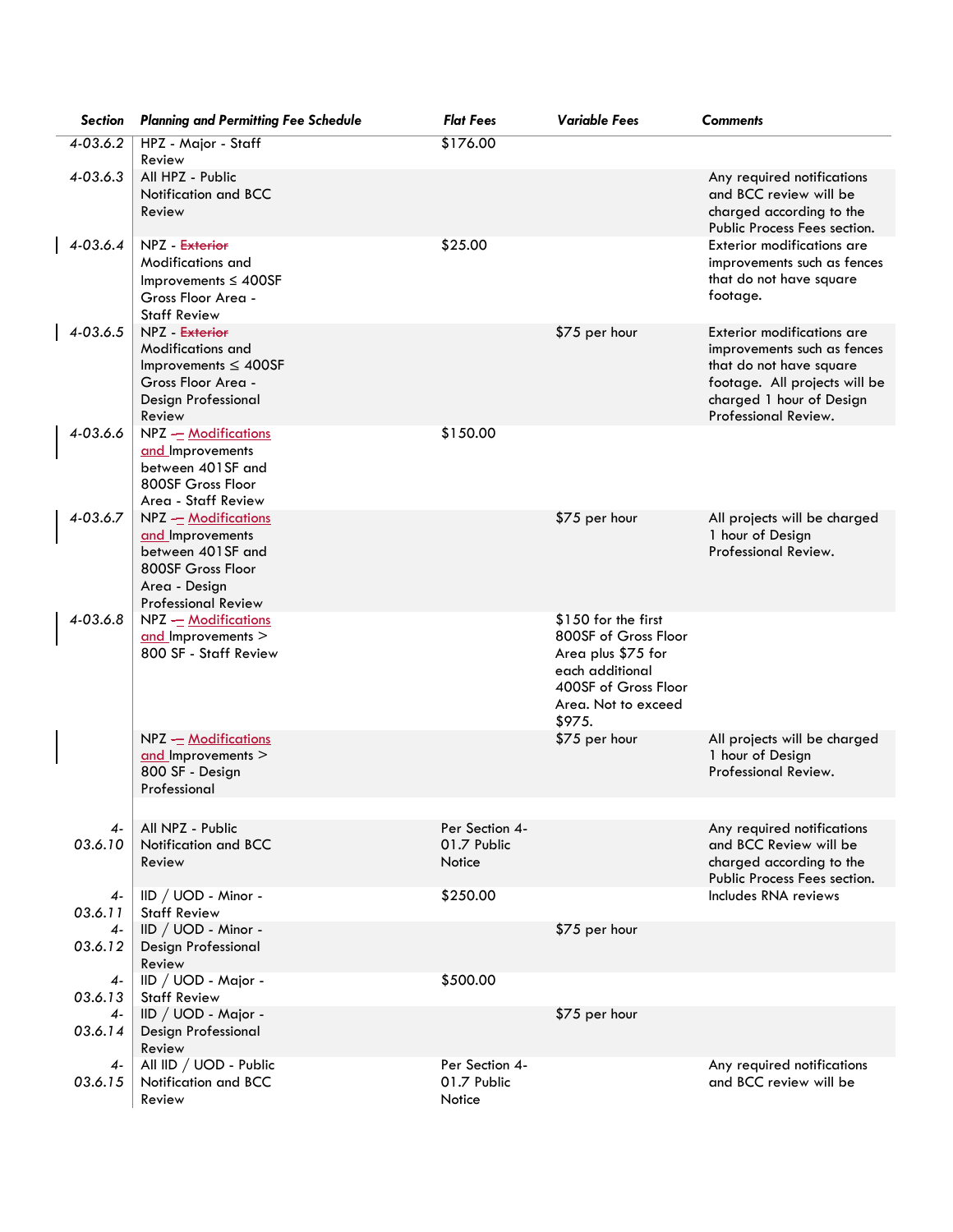| <b>Section</b> | <b>Planning and Permitting Fee Schedule</b>                                         | <b>Flat Fees</b>                        | <b>Variable Fees</b> | <b>Comments</b>                                                                                                                                                                                                                                                                            |
|----------------|-------------------------------------------------------------------------------------|-----------------------------------------|----------------------|--------------------------------------------------------------------------------------------------------------------------------------------------------------------------------------------------------------------------------------------------------------------------------------------|
|                |                                                                                     |                                         |                      | charged according to the<br>Public Process Fees section.                                                                                                                                                                                                                                   |
|                |                                                                                     |                                         |                      |                                                                                                                                                                                                                                                                                            |
| 4-03.7.0       | <b>Historic Review Fees</b>                                                         |                                         |                      |                                                                                                                                                                                                                                                                                            |
| $4 - 03.7.1$   | Historic - Any<br>applications - Staff<br>Review - Minor                            | \$110.00                                |                      | Any building, structure, site,<br>or object located within a<br>national register historic<br>district, or individually listed<br>or eligible for listing as<br>historic, will require a<br>Historic Review. Only<br>applies to reviews outside of<br>a HPZ, otherwise, HPZ fees<br>apply. |
| $4-03.7.2$     | Historic - Any<br>applications - Staff<br>Review - Major                            | \$176.00                                |                      | Any building, structure, site,<br>or object located within a<br>national register historic<br>district, or individually listed<br>or eligible for listing as<br>historic, will require a<br>Historic Review. Only<br>applies to reviews outside of<br>a HPZ, otherwise, HPZ fees<br>apply. |
| $4 - 03.7.3$   | Historic - Any<br>applications - Public<br>Notification and BCC<br>Review           | Per Section 4-<br>01.7 Public<br>Notice |                      | Any required notifications<br>and BCC Review will be<br>charged according to the<br>Public Process Fees section.                                                                                                                                                                           |
|                | <b>DESIGN REVIEW</b><br><b>BOARD</b>                                                |                                         |                      |                                                                                                                                                                                                                                                                                            |
| 4-03.8.0       | <b>Design Development</b><br>Option (DDO)                                           |                                         |                      |                                                                                                                                                                                                                                                                                            |
| $4 - 03.8.1$   | DDO - Landscaping<br>and Screening - Staff<br>Review                                | \$330.00                                |                      |                                                                                                                                                                                                                                                                                            |
| 4-03.8.2       | DDO - Setback and<br>Height - Single Family<br><b>Residential - Staff</b><br>Review | \$247.50                                |                      |                                                                                                                                                                                                                                                                                            |
| 4-03.8.3       | DDO - Setback and<br>Height - Multi-Family<br>Residential - Staff<br>Review         | \$247.50                                |                      |                                                                                                                                                                                                                                                                                            |
| 4-03.8.4       | DDO - Setback and<br>Height - Commercial -<br><b>Staff Review</b>                   | \$247.50                                |                      |                                                                                                                                                                                                                                                                                            |
| $4 - 03.8.5$   | All DDO - Public<br>Notification and BCC<br>Review                                  | Per Section 4-<br>01.7 Public<br>Notice |                      | Any required notifications<br>and BCC Review will be<br>charged according to the<br>Public Process Fees section.                                                                                                                                                                           |
|                |                                                                                     |                                         |                      |                                                                                                                                                                                                                                                                                            |
| 4-03.9.0       | <b>Subdivision Plat Fees</b>                                                        |                                         |                      |                                                                                                                                                                                                                                                                                            |
| 4-03.9.1       | Subdivision Plat 0 -<br>$2.00$ acres                                                | \$1,100.00                              |                      | Calculation to include the<br>entire site area rounded to<br>the nearest one-tenth of an<br>acre.                                                                                                                                                                                          |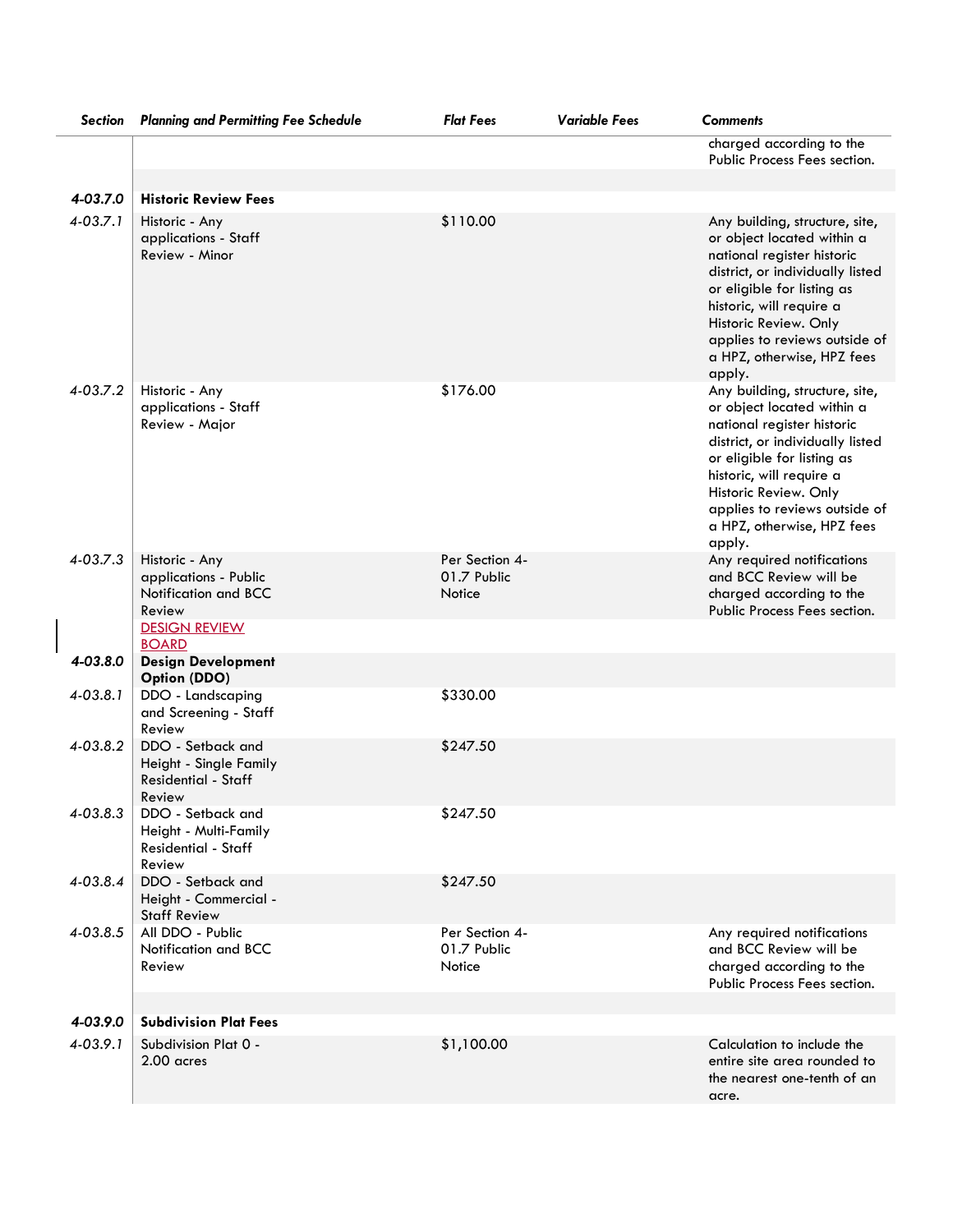| <b>Section</b> | <b>Planning and Permitting Fee Schedule</b>                                 | <b>Flat Fees</b>     | <b>Variable Fees</b>          | <b>Comments</b>                                                                                                                                                  |
|----------------|-----------------------------------------------------------------------------|----------------------|-------------------------------|------------------------------------------------------------------------------------------------------------------------------------------------------------------|
| 4-03.9.2       | Subdivision Plat 2.01 -<br>10.00 acres                                      |                      | $$1,650 + $110$ per<br>acre   | Calculation to include the<br>entire site area rounded to<br>the nearest one-tenth of an<br>acre.                                                                |
| 4-03.9.3       | Subdivision Plat 10.01<br>- 50.00 acres                                     |                      | $$2,750 + $82.50$<br>per acre | Calculation to include the<br>entire site area rounded to<br>the nearest one-tenth of an<br>acre.                                                                |
| 4-03.9.4       | Subdivision Plat 50.01<br>acres or more                                     |                      | $$5,500 + $55$ per<br>acre    | Calculation to include the<br>entire site area rounded to<br>the nearest one-tenth of an<br>acre.                                                                |
| 4-03.9.5       | All Subdivision Plats -<br>Design Professional<br>Review                    |                      |                               | Applicable when reviewing<br>a Privacy Mitigation or<br>Architectural Variation Plan<br>required by a Flexible Lot<br>Development. (Am. Ord.<br>11068, 5/14/2013 |
|                |                                                                             |                      |                               |                                                                                                                                                                  |
| $4-04.1.0$     | <b>SIGN FEES</b>                                                            |                      |                               |                                                                                                                                                                  |
| 4-04.2.0       | <b>Sign Plan Staff</b><br><b>Review Fees</b>                                |                      |                               | For historic landmark signs,<br>refer to Historic Review Fees<br>section.                                                                                        |
| $4 - 04.2.1$   | Permanent Signs -<br><b>Billboard Demolition -</b><br><b>Staff Review</b>   | \$165.00             |                               |                                                                                                                                                                  |
| $4-04.2.2$     | Permanent Signs -<br>Change of Copy -<br><b>Staff Review</b>                | \$82.50              |                               |                                                                                                                                                                  |
| $4 - 04.2.3$   | Permanent Signs -<br>Repair - Staff Review                                  | \$247.50             |                               |                                                                                                                                                                  |
| $4 - 04.2.4$   | Permanent Signs - 1 to<br>10 Signs - Staff Review                           | \$330.00             |                               |                                                                                                                                                                  |
| $4 - 04.2.5$   | Permanent Signs -<br>More than 10 Signs -<br><b>Staff Review</b>            | \$577.50             |                               |                                                                                                                                                                  |
| 4-04.2.6       | Sign Review - HPZ / HL<br>Requirements                                      | \$165.00             |                               |                                                                                                                                                                  |
| 4-04.2.7       | Sign Review - NPZ<br>Requirements                                           | \$82.50              |                               |                                                                                                                                                                  |
| $4-04.2.8$     | Sign Review - IID /<br><b>UOD Requirements</b>                              | \$247.50             |                               | <b>Includes RNA</b>                                                                                                                                              |
| 4-04.2.9<br>4- | Sign Review - PAD<br>Requirements<br>Sign Review - SCZ                      | \$330.00<br>\$330.00 |                               |                                                                                                                                                                  |
| 04.2.10<br>4-  | Requirements<br>Sign Review - Electrical                                    | \$82.50              |                               |                                                                                                                                                                  |
| 04.2.13<br>4-  | Requirements<br>Sign Review - Outdoor                                       | \$82.50              |                               |                                                                                                                                                                  |
| 04.2.14        | <b>Lighting Code</b><br>Requirements                                        |                      |                               |                                                                                                                                                                  |
| 4-<br>04.2.15  | Sign Review - New<br>Freeway Sign /<br><b>Billboard Requirements</b>        | \$495.00             |                               |                                                                                                                                                                  |
| 4-<br>04.2.16  | Sign Review -<br><b>Pedestrian Business</b><br><b>District Requirements</b> | \$165.00             |                               |                                                                                                                                                                  |
|                |                                                                             |                      |                               |                                                                                                                                                                  |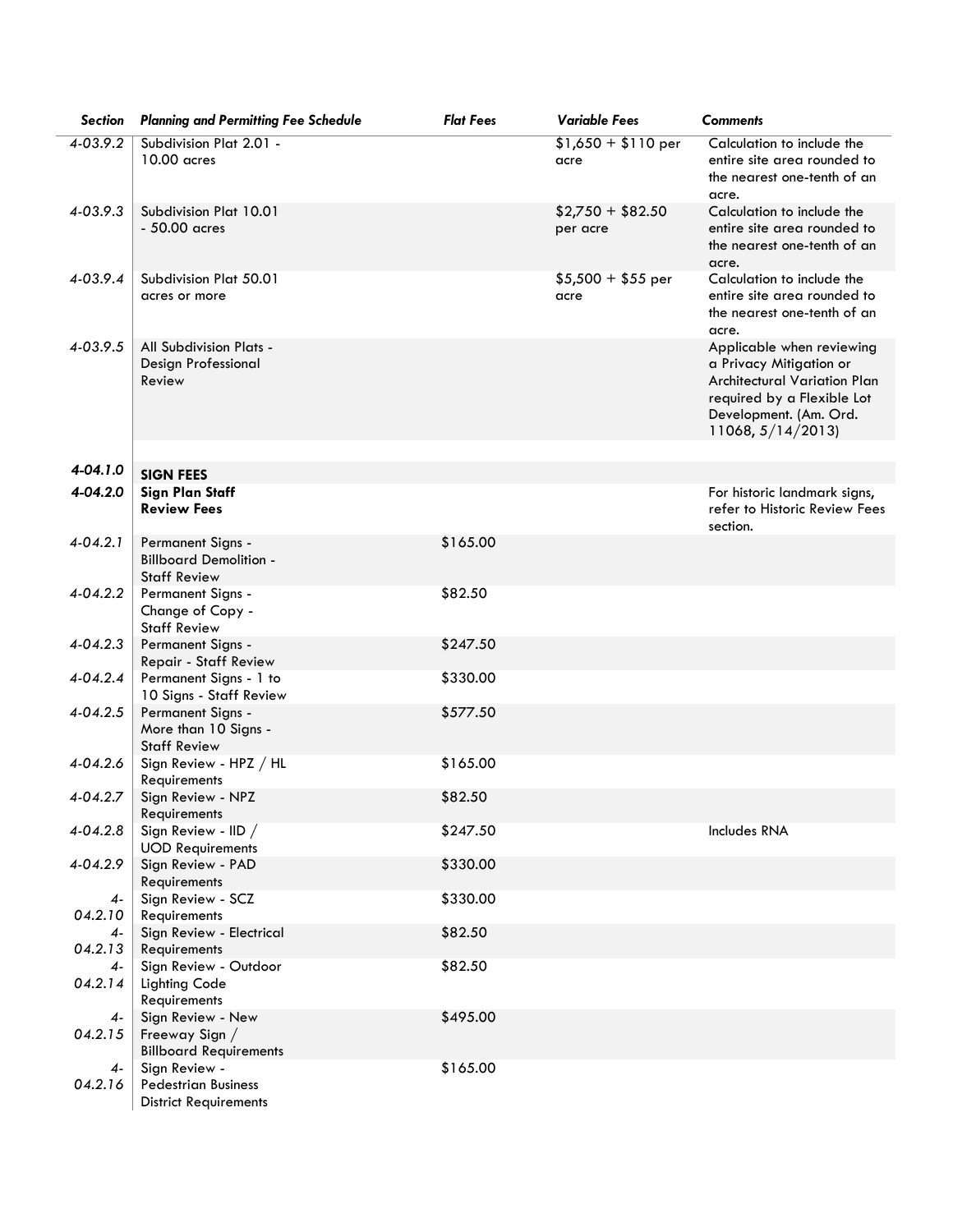| <b>Section</b> | <b>Planning and Permitting Fee Schedule</b>                                         | <b>Flat Fees</b>     | <b>Variable Fees</b>              | <b>Comments</b>                                                                                                  |
|----------------|-------------------------------------------------------------------------------------|----------------------|-----------------------------------|------------------------------------------------------------------------------------------------------------------|
| 4-<br>04.2.17  | Sign Review - Structural<br>Requirements                                            | \$165.00             |                                   |                                                                                                                  |
|                |                                                                                     |                      |                                   |                                                                                                                  |
|                |                                                                                     |                      |                                   |                                                                                                                  |
| 4-04.3.0       | <b>Sign Permit Fees</b>                                                             |                      |                                   |                                                                                                                  |
| $4 - 04.3.1$   | <b>Permanent Signs -</b><br>New Sign - Permit<br><b>Valuation Table</b>             | Fee per permit       |                                   |                                                                                                                  |
| $4-04.3.2$     | $$1$ to $$2,000$                                                                    | \$82.50              |                                   |                                                                                                                  |
| $4 - 04.3.3$   | \$2,000.01 to \$5,000                                                               | \$123.75             |                                   |                                                                                                                  |
| $4-04.3.4$     | \$5,000.01 to \$8,000                                                               | \$165.00             |                                   |                                                                                                                  |
| $4 - 04.3.5$   | \$8,000.01 to \$12,000                                                              | \$247.50             |                                   |                                                                                                                  |
| 4-04.3.6       | \$12,000.01 to<br>\$15,000                                                          | \$330.00             |                                   |                                                                                                                  |
| $4 - 04.3.7$   | \$15,000.01 to<br>\$20,000                                                          | \$371.25             |                                   |                                                                                                                  |
| $4 - 04.3.8$   | \$20,000.01 to<br>\$30,000                                                          | \$412.50             |                                   |                                                                                                                  |
| 4-04.3.9       | \$30,000.01 to<br>\$40,000                                                          | \$453.75             |                                   |                                                                                                                  |
| 4-             | \$40,000.01 and                                                                     |                      |                                   |                                                                                                                  |
| 04.3.10<br>4-  | above<br>Permanent Signs - Sign                                                     | \$618.75<br>\$165.00 |                                   |                                                                                                                  |
| 04.3.11        | Repair - Permit                                                                     |                      |                                   |                                                                                                                  |
| 4-<br>04.3.12  | Permanent Signs -<br>Template Fee as a<br>result of Master Sign<br>Program - Permit | \$247.50             |                                   |                                                                                                                  |
|                |                                                                                     |                      |                                   |                                                                                                                  |
| 4-04.4.0       | <b>Master Sign Program</b>                                                          |                      |                                   |                                                                                                                  |
| $4-04.4.1$     | Master Sign Program -<br>Permanent Signs - Staff<br>Review                          | \$330.00             |                                   | More than one modification<br>may be requested in the<br>same application for the<br>same fee.                   |
| $4-04.4.2$     | Master Sign Program -<br>Portable Signs - Staff<br>Review                           | \$165.00             |                                   | More than one modification<br>may be requested in the<br>same application for the<br>same fee.                   |
| $4 - 04.4.3$   | Master Sign Program -<br>Public Notification and<br><b>BCC Review</b>               |                      |                                   | Any required notifications<br>and BCC Review will be<br>charged according to the<br>Public Process Fees section. |
| 4-04.4.4       | Master Sign Program -<br>Design Professional<br>Review                              |                      | \$75 per hour, 4 hours<br>minimum |                                                                                                                  |
|                |                                                                                     |                      |                                   |                                                                                                                  |
| $4-05.1.0$     | REZONING, MODIFICATIONS, PLAN AMENDMENTS, AND SPECIAL EXCEPTIONS                    |                      |                                   |                                                                                                                  |
| 4-05.2.0       | <b>Staff Review Fee</b><br><b>Calculation Table</b>                                 |                      |                                   |                                                                                                                  |
| $4 - 05.2.1$   |                                                                                     |                      |                                   |                                                                                                                  |
|                | SR, RX-1, RX-2, IR, RH,                                                             |                      | $$880 + $110$ per                 |                                                                                                                  |
| $4 - 05.2.2$   | SH: Up to 30 acres<br>SR, RX-1, RX-2, IR, RH,                                       |                      | acre<br>$$1,650 + $82.50$         |                                                                                                                  |
| $4 - 05.2.3$   | SH: More than 30 acres                                                              |                      | per acre                          |                                                                                                                  |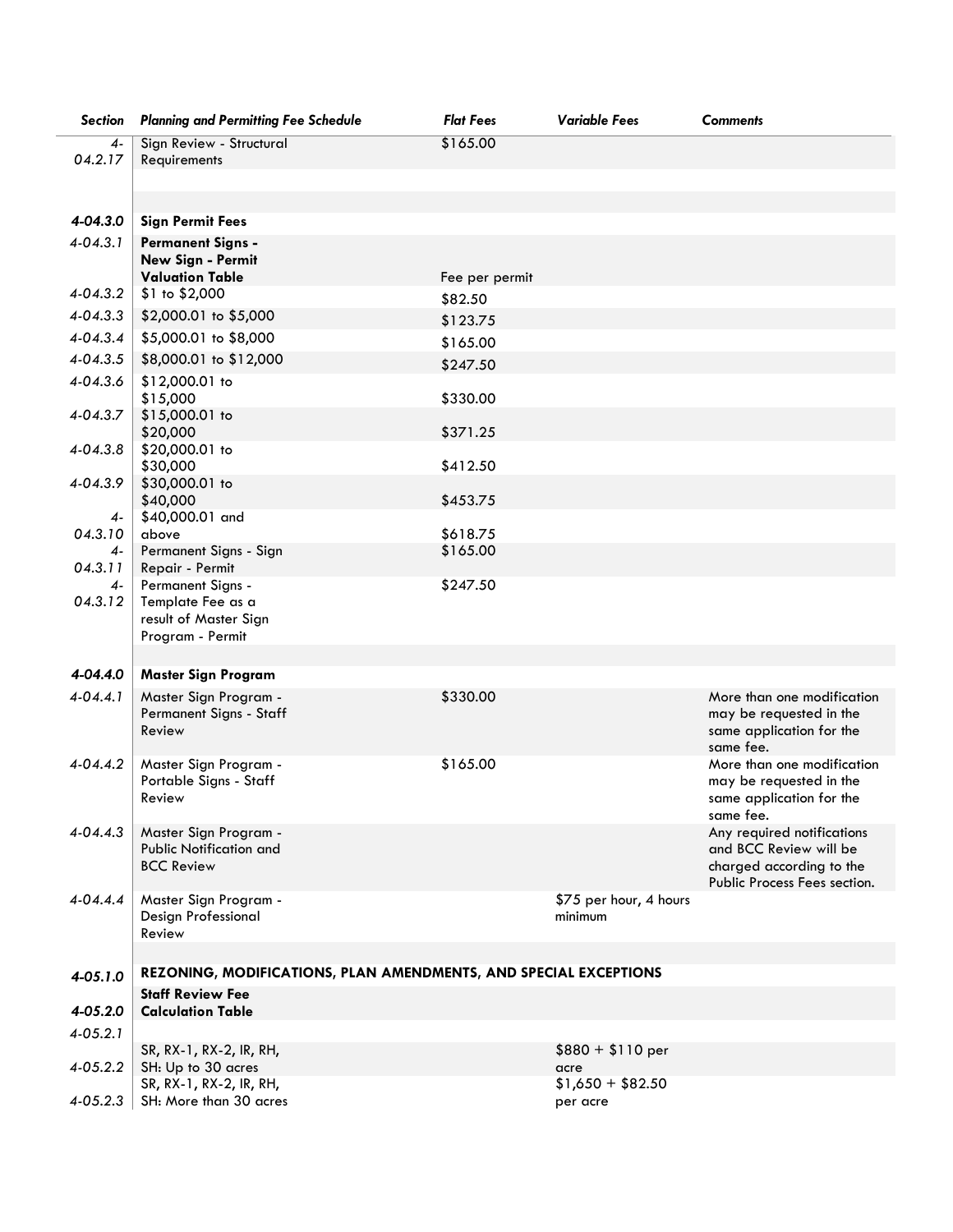| <b>Section</b>  | <b>Planning and Permitting Fee Schedule</b>                           | <b>Flat Fees</b> | <b>Variable Fees</b>         | <b>Comments</b>                                              |
|-----------------|-----------------------------------------------------------------------|------------------|------------------------------|--------------------------------------------------------------|
|                 | R-1, MH-1, P, O-1: Up                                                 |                  | $$2,200 + $192.50$           |                                                              |
| $4 - 05.2.4$    | to 30 acres                                                           |                  | per acre                     |                                                              |
|                 | R-1, MH-1, P, O-1:                                                    |                  | $$3,025 + $165$ per          |                                                              |
| $4 - 05.2.5$    | More than 30 acres                                                    |                  | acre                         |                                                              |
|                 | R-2, MH-2, RV, O-2,                                                   |                  | $$2,750 + $275$ per          |                                                              |
|                 | NC, RVC: Up to 30                                                     |                  | acre                         |                                                              |
| $4 - 05.26$     | acres                                                                 |                  |                              |                                                              |
|                 | R-2, MH-2, RV, O-2,<br>NC, RVC: More than 30                          |                  | $$4,400 + $220$ per<br>acre  |                                                              |
| 4-05.2.7        | acres                                                                 |                  |                              |                                                              |
|                 | R-3, O-3, C-1, MU: Up                                                 |                  | $$3,575 + $330$ per          |                                                              |
| $4 - 05.2.8$    | to 30 acres                                                           |                  | acre                         |                                                              |
|                 | R-3, O-3, C-1, MU:                                                    |                  | $$5,225 + $275$ per          |                                                              |
| 4-05.2.9        | More than 30 acres                                                    |                  | acre                         |                                                              |
|                 | C-2, C-3, OCR-1, OCR-                                                 |                  | $$4,400 + $660$ per          |                                                              |
| 4-              | 2, PI, I-1, I-2: Up to 30                                             |                  | acre                         |                                                              |
| 05.2.10         | acres                                                                 |                  |                              |                                                              |
|                 | C-2, C-3, OCR-1, OCR-                                                 |                  | $$7,700 + $550$ per          |                                                              |
| $4-$<br>05.2.11 | 2, PI, I-1, I-2: More<br>than 30 acres                                |                  | acre                         |                                                              |
| $4-$            | HL                                                                    | \$330.00         |                              |                                                              |
| 05.2.12         |                                                                       |                  |                              |                                                              |
| $4-$            | <b>HPZ</b>                                                            |                  | $$330 + $50$ per acre        |                                                              |
| 05.2.13         |                                                                       |                  |                              |                                                              |
| $4-$            | <b>NPZ</b>                                                            |                  | $$330 + $50$ per acre        |                                                              |
| 05.2.14         |                                                                       |                  |                              |                                                              |
| 4-              | IID / UOD                                                             |                  | $$330 + $50$ per acre        |                                                              |
| 05.2.15         |                                                                       |                  |                              |                                                              |
| 4-<br>05.2.16   | PAD Zone                                                              |                  | $$22,000 + $220$ per         |                                                              |
| 4-              | PCD Zone                                                              |                  | acre<br>$$22,000 + $220$ per |                                                              |
| 05.2.17         |                                                                       |                  | acre                         |                                                              |
| 4-              | PCD Development Area                                                  |                  | $$22,000 + $220$ per         |                                                              |
| 05.2.18         | Implementation Plan                                                   |                  | acre                         |                                                              |
|                 |                                                                       |                  |                              |                                                              |
|                 | Rezoning, Modifications, Plan Amendments, and Special Exceptions Fees |                  |                              |                                                              |
| 4-05.3.0        |                                                                       |                  |                              |                                                              |
|                 | <b>Full Public Hearing</b>                                            |                  | 100% of staff review         | This base fee includes one                                   |
|                 | Process - Zoning                                                      |                  | <del>fee</del>               | <b>Mayor and Council Public</b>                              |
|                 | Examiner - Staff                                                      |                  |                              | <b>Hearing and one Zoning</b>                                |
| $4-05.3.1$      | Review<br><b>Full Public Hearing</b>                                  |                  | 30% of staff review          | <b>Examiner Public Hearing</b><br>This base fee includes one |
|                 | <b>Process - Planning</b>                                             |                  | fee.                         | <b>Mayor and Council Public</b>                              |
|                 | Commission - Staff                                                    |                  |                              | <b>Hearing and one Planning</b>                              |
| $4 - 05.3.2$    | Review                                                                |                  |                              | <b>Commission Public Hearing</b>                             |
|                 | <b>Minor Change - M&amp;C</b>                                         |                  | 75% of staff review          | This base fee includes one                                   |
|                 | <b>Decision - Staff Review</b>                                        |                  | fee                          | <b>Mayor and Council Public</b>                              |
|                 |                                                                       |                  |                              | <b>Hearing OR one Zoning</b>                                 |
| $4 - 05.3.3$    |                                                                       |                  |                              | <b>Examiner Public Hearing</b>                               |
|                 | <b>Public Meeting Process</b>                                         |                  | 50% of staff review          | This base fee includes one                                   |
| $4-05,3,4$      | - Staff Review                                                        |                  | fee:                         | <b>Mayor and Council Public</b>                              |
|                 | <b>Administrative Process -</b>                                       |                  | 35% of staff review          | <b>Meeting</b><br>This base includes only staff              |
|                 | <b>Staff Review</b>                                                   |                  | fee                          | review and administrative                                    |
| 4-05.3.5        |                                                                       |                  |                              | decision                                                     |
|                 |                                                                       |                  |                              |                                                              |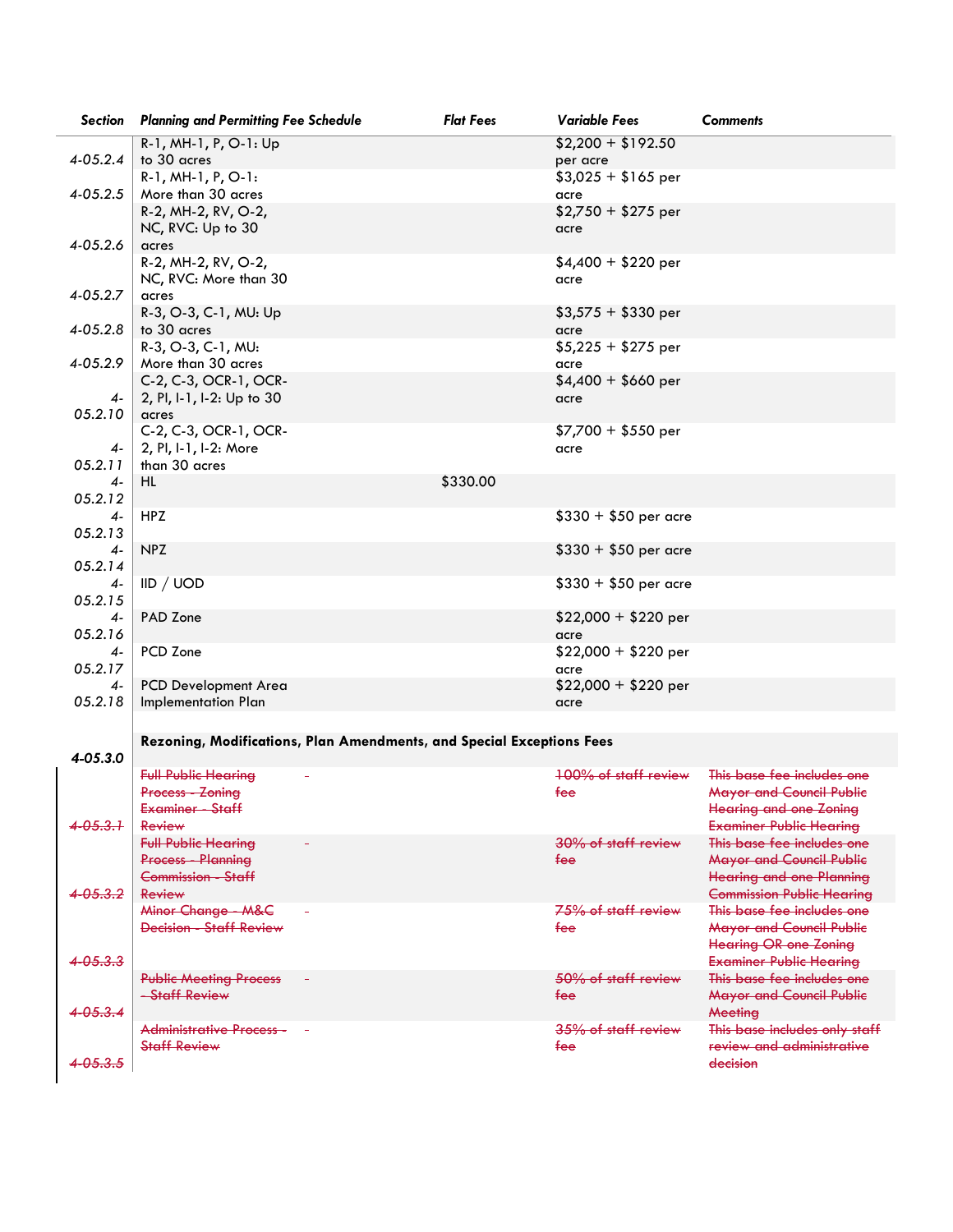| <b>Section</b>      | <b>Planning and Permitting Fee Schedule</b>                                                      |          | <b>Flat Fees</b> | <b>Variable Fees</b>               | <b>Comments</b>                                                                                                                                                                                                          |
|---------------------|--------------------------------------------------------------------------------------------------|----------|------------------|------------------------------------|--------------------------------------------------------------------------------------------------------------------------------------------------------------------------------------------------------------------------|
| 4-05.3.6            | <b>PDSD Director Decision</b>                                                                    | \$825.00 |                  |                                    | Minor amendments to PAD,<br><b>PDP; Special Exception Land</b><br><b>Use</b>                                                                                                                                             |
| 4-05.3.7            | <b>All Plan Amendments -</b><br><b>Public Notification and</b><br><b>BCC Review</b>              |          |                  |                                    | Any required notifications<br>and additional BCC Review<br>will be charged according to<br>the Public Process Fees<br>section.                                                                                           |
| 4-05.3.8            | <b>All Special Exceptions -</b><br><b>Public Notification and</b><br><b>BCC Review</b>           |          |                  |                                    | Any required notifications<br>and additional BCC Review<br>will be charged according to<br>the Public Process Fees<br>section.<br>(Am. Ord. 11068,<br>$\frac{5}{14}$ $\frac{4}{2013}$                                    |
| <del>4-05.3.9</del> | All Rezoning and<br><b>Modification - Public</b><br><b>Notification and BCC</b><br><b>Review</b> |          |                  |                                    | Any required notifications<br>and additional BCC Review<br>will be charged according to<br>the Public Process Fees<br>section.                                                                                           |
|                     | <b>PDSD Director Special</b><br><b>Exception Procedure</b>                                       |          | \$275            |                                    | Uses identified in use Table<br>4.8; PCD Administrative<br><b>Modification: PAD Minor</b><br>Modification                                                                                                                |
|                     | <b>PDSD Directors Decision</b><br>with Full Review                                               |          | \$825            |                                    | Minor change to site plan,<br>condition, DP or Plat; PCD<br>Development Area<br><b>Implementation Plan:</b><br><b>Rezoning minor amendment</b><br>to PDP                                                                 |
|                     | <b>Zoning Examiner</b><br><b>Special Exception</b><br><b>Procedure</b>                           |          |                  | 75% of staff review<br>fee         | Uses identified in use Table<br>4.8: Expansions of<br>nonconforming uses;<br>Substitutions of<br>nonconforming uses; PCD<br><b>Minor Amendment</b>                                                                       |
|                     | Mayor & Council<br><b>Special Exception</b><br>Procedure                                         |          |                  | 100% of staff review<br><u>fee</u> | Uses identified in use Table<br>4.8                                                                                                                                                                                      |
|                     | <b>Zoning Examiner</b><br>Legislative Procedure                                                  |          |                  | 100% of staff review<br>fee        | Rezoning; PAD rezoning;<br>PCD rezoning; PCD major<br>amendment; Overlay Zone<br>including Historic Landmark<br>and HPZ Boundary; Change<br>of zoning request, remanded<br>by M&C to ZE for new<br><b>Public Hearing</b> |
|                     | Minor Change - Mayor<br>& Council Public<br><b>Meeting</b>                                       |          | \$1,100          |                                    | Rezoning minor change to<br>conditions, site plan, DP, plat                                                                                                                                                              |
|                     | Major Change - Mayor<br>& Council Public<br><b>Hearing</b>                                       |          |                  | 100% of staff review<br>fee        | <b>Rezoning Major Amendment</b><br>to Conditions or PDP,<br><b>Reactivation of Expired</b><br><b>Rezoning Case</b>                                                                                                       |
|                     | <b>Time Extension Public</b><br><b>Meeting</b>                                                   |          |                  | 33% of staff review<br>fee         |                                                                                                                                                                                                                          |
|                     | <b>Time Extension Public</b><br><b>Hearing</b>                                                   |          |                  | 75% of staff review<br><u>fee</u>  |                                                                                                                                                                                                                          |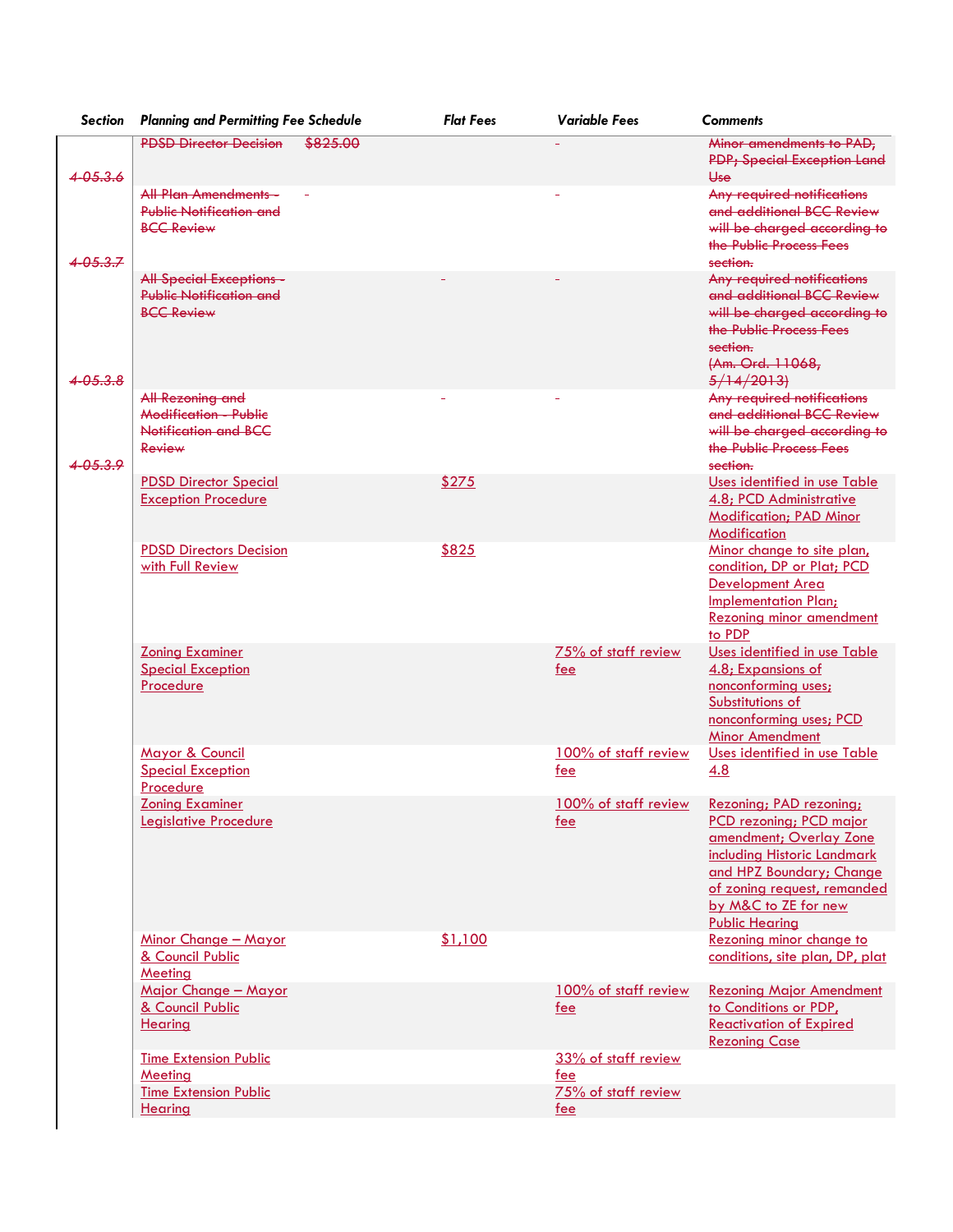| <b>Section</b> | <b>Planning and Permitting Fee Schedule</b>    | <b>Flat Fees</b> | <b>Variable Fees</b>           | <b>Comments</b>                     |
|----------------|------------------------------------------------|------------------|--------------------------------|-------------------------------------|
|                | <b>Land Use Plan</b>                           |                  | 40% of staff review            |                                     |
|                | <b>Adoption and</b>                            |                  | fee                            |                                     |
|                | <b>Amendment Procedure</b>                     |                  |                                |                                     |
|                | <b>Additional</b>                              | \$0              |                                |                                     |
|                | Meeting/Hearing<br><b>Refunds on Change of</b> |                  |                                |                                     |
|                | <b>Zoning Fees</b>                             |                  |                                |                                     |
|                | Minimal amount of staff                        |                  | 100% of the staff              |                                     |
|                | review (within 20 days                         |                  | review fee                     |                                     |
|                | of application)                                |                  |                                |                                     |
|                | After staff review                             |                  | 60% of the staff               |                                     |
|                |                                                |                  | review fee                     |                                     |
|                | After staff report but                         |                  | 40% of the staff               |                                     |
|                | prior to public hearing                        |                  | review fee                     |                                     |
|                | ad                                             |                  |                                |                                     |
|                | After public hearing ad<br>but prior to public |                  | 25% of the staff<br>review fee |                                     |
|                | hearing                                        |                  |                                |                                     |
|                | After zoning examiner                          |                  | 100% of ordinance              |                                     |
|                | public hearing                                 |                  | display ad fee                 |                                     |
|                | <b>Modification and In-</b>                    |                  |                                |                                     |
| 4-05.4.0       | Lieu                                           |                  |                                |                                     |
|                | <b>Parking Design</b>                          | \$660.00         |                                |                                     |
| $4-05.4.1$     | <b>Modification Request</b>                    |                  |                                |                                     |
|                | <b>Technical Standard</b>                      | \$660.00         |                                |                                     |
| $4 - 05.4.2$   | <b>Modification Request</b>                    |                  |                                |                                     |
|                |                                                |                  |                                |                                     |
| 4-05.5.0       | Protected<br><b>Development Right</b>          |                  |                                |                                     |
|                | Plans                                          |                  |                                |                                     |
| $4 - 05.5.1$   | <b>Protected Development</b>                   |                  | $$550 + 30\%$ of the           |                                     |
|                | - Non-Phased                                   |                  | original development           |                                     |
|                | Development Review                             |                  | review fee paid                |                                     |
| $4 - 0.55.2$   | <b>Protected Development</b>                   |                  | $$550 + 50\%$ of the           | In no instance shall the            |
|                | - Phased Development                           |                  | original development           | application and percentage          |
|                | Review                                         |                  | review fee paid                | fee for a PDR request               |
|                |                                                |                  |                                | exceed the amount of the            |
|                |                                                |                  |                                | original development review<br>fee. |
|                |                                                |                  |                                | (Am. Ord. 11068,                    |
|                |                                                |                  |                                | 5/14/2013                           |
|                |                                                |                  |                                |                                     |
| 4-05.6.0       | <b>Temporary Use</b>                           |                  |                                |                                     |
| $4 - 05.6.1$   | <b>Temporary Use Permit</b>                    | \$88.00          |                                | (Am. Ord. 11068,                    |
|                | - Staff Review -                               |                  |                                | 5/14/2013                           |
|                | <b>Residential</b>                             |                  |                                |                                     |
| $4 - 05.6.2$   | <b>Temporary Use Permit</b>                    | \$176.00         |                                | Includes portable donation          |
|                | - Staff Review -                               |                  |                                | bins (Am. Ord. 11068,               |
|                | Commercial                                     |                  |                                | 5/14/2013                           |
| 4-05.6.3       | Mobile Vendor (aka                             | \$165.00         |                                | Applies to both initial permit      |
|                | Peddler) - Staff Review                        |                  |                                | application and renewals.           |
|                |                                                |                  |                                | (Ord. 11068, 5/14/2013)             |
|                |                                                |                  |                                |                                     |
| 4-05.7.0       | Variance - Board of<br>Adjustment (B/A)        |                  |                                |                                     |
|                |                                                |                  |                                |                                     |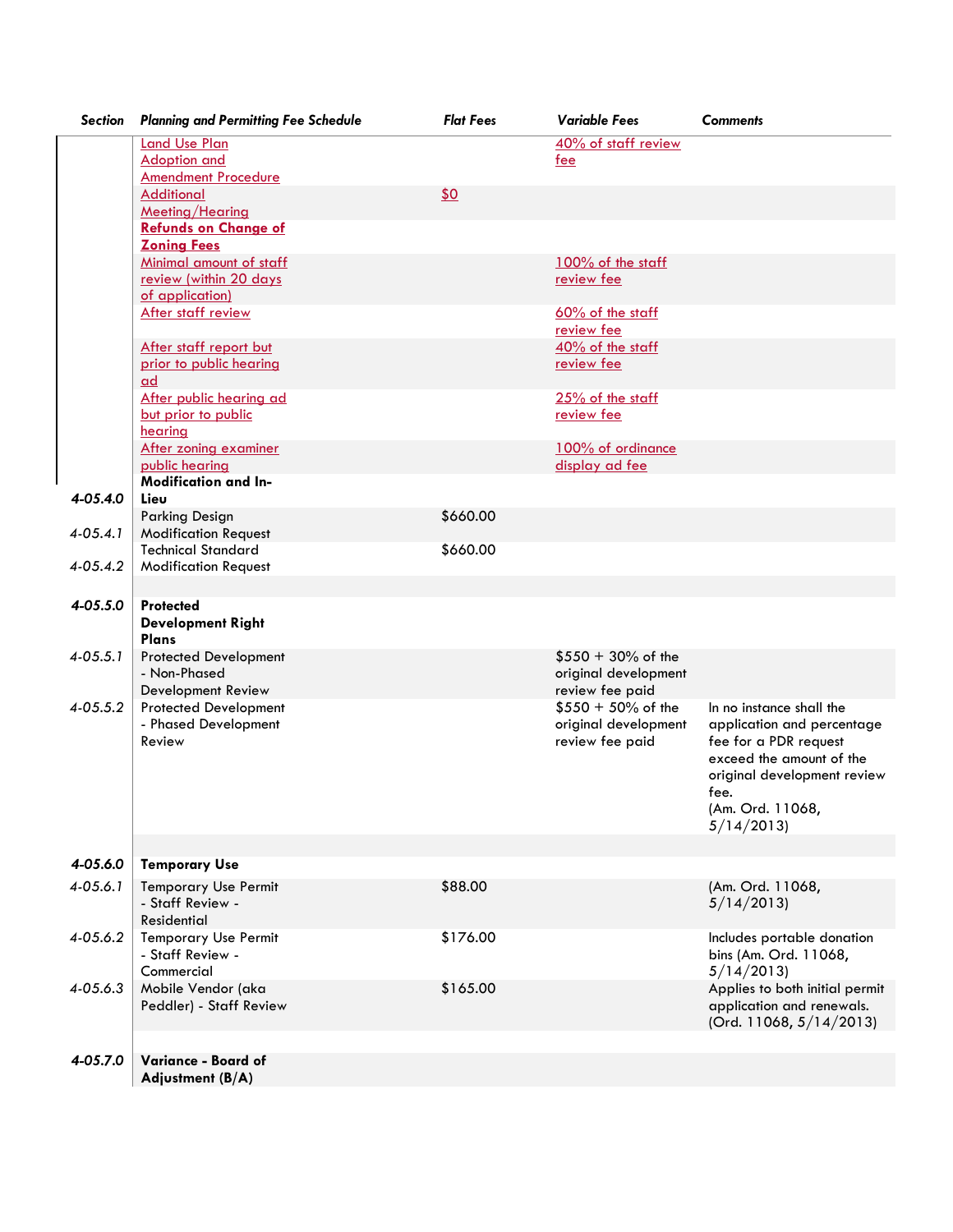| <b>Section</b> | <b>Planning and Permitting Fee Schedule</b>                                                                                   | <b>Flat Fees</b> | <b>Variable Fees</b>         | <b>Comments</b>                                                                                                                   |
|----------------|-------------------------------------------------------------------------------------------------------------------------------|------------------|------------------------------|-----------------------------------------------------------------------------------------------------------------------------------|
| $4-05.7.1$     | Variance Involving<br>Construction -<br><b>Residential - Staff</b><br>Review                                                  | \$220.00         |                              | More than one variance may<br>be requested in the same<br>application for the same<br>fee. (Am. Ord. 11068,<br>5/14/2013          |
| $4 - 05.7.2$   | Variance Involving<br>Construction -<br><b>Commercial - Staff</b><br>Review                                                   | \$660.00         |                              | More than one variance may<br>be requested in the same<br>application for the same<br>fee. (Am. Ord. 11068,<br>5/14/2013          |
| $4 - 05.7.3$   | Variance Not Involving<br>Construction -<br>Residential/Commercial<br>- Staff Review                                          | \$330.00         |                              | More than one variance may<br>be requested in the same<br>application for the same<br>fee.                                        |
| $4-05.7.4$     | All Variances - Public<br>Notification and BCC<br>Review                                                                      |                  |                              | Any required notifications<br>and BCC Review will be<br>charged according to the<br>Public Process Fees section.                  |
| 4-05.8.0       | Zoning Determination, Certification of Zoning, Nonconforming Use (confirmation and substitution)                              |                  |                              |                                                                                                                                   |
| $4 - 05.8.1$   | <b>Zoning Administrator</b><br>Determination -<br>Research, Analysis and<br>Interpretation Fee                                |                  |                              | Refer to Research, Analysis<br>and Interpretation Fee under<br>General section. (Am. Ord.                                         |
| $4 - 05.8.2$   | Certification of Zoning<br>- Research, Analysis<br>and Interpretation Fee                                                     |                  |                              | 11068, 5/14/2013<br>Refer to Research, Analysis<br>and Interpretation Fee under<br>General section. (Am. Ord.<br>11068, 5/14/2013 |
| 4-05.8.3       | Confirmation of Non-<br>conforming Use -<br>Research, Analysis and<br>Interpretation Fee                                      |                  |                              | Refer to Research, Analysis<br>and Interpretation Fee under<br>General section. (Am. Ord.<br>11068, 5/14/2013                     |
| 4-05.8.4       | Medical Marijuana<br>Cultivation and<br><b>Dispensary Application</b><br>- Research, Analysis<br>and Interpretation Fee       |                  |                              | Refer to Research, Analysis<br>and Interpretation Fee under<br>General section.                                                   |
| 4-05.8.5       | SNU - Same Land Use<br>Class - Research,<br>Analysis and<br>Interpretation Fee                                                |                  |                              | Refer to Research, Analysis<br>and Interpretation Fee under<br>General section. (Am. Ord.<br>11068, 5/14/2013                     |
| 4-05.8.6       | SNU - Different Land<br>Use Class                                                                                             |                  |                              | Refer to Special Exceptions<br>section. (Am. Ord. 11068,<br>5/14/2013                                                             |
|                |                                                                                                                               |                  |                              |                                                                                                                                   |
| 4-06.1.0       | <b>FIRE</b>                                                                                                                   |                  |                              |                                                                                                                                   |
| 4-06.2.0       | <b>FIRE CONSTRUCTION</b><br><b>PERMIT FEES</b>                                                                                |                  |                              |                                                                                                                                   |
| 4-06.3.0       | <b>Building Permits -- Fire</b><br><b>Review Fees</b>                                                                         |                  |                              |                                                                                                                                   |
| 4-06.3.1       | New Construction -<br><b>Building Permits - New</b><br>Commercial and<br><b>Commercial Additions -</b><br><b>Staff Review</b> |                  | 3% of building<br>permit fee | Includes pre-submittals and<br>development plans. Includes<br>Mulit-Family Residential.                                           |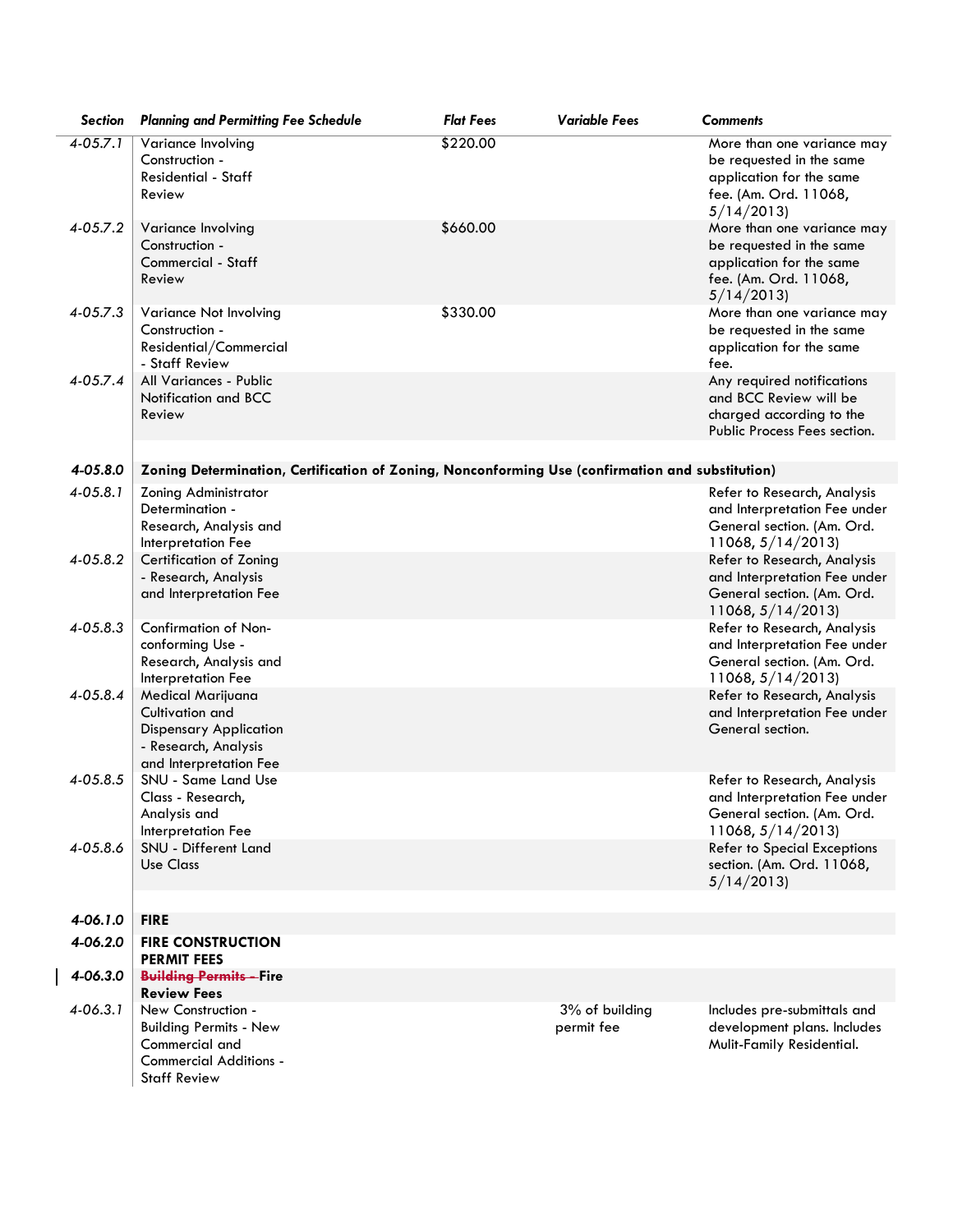| <b>Section</b>  | <b>Planning and Permitting Fee Schedule</b>                                                                                              | <b>Flat Fees</b>                                   | <b>Variable Fees</b>           | <b>Comments</b>                                                                                   |
|-----------------|------------------------------------------------------------------------------------------------------------------------------------------|----------------------------------------------------|--------------------------------|---------------------------------------------------------------------------------------------------|
| $4-06.3.2$      | New Construction -<br><b>Building Permits -</b><br><b>Commercial Alterations</b><br>- Staff Review                                       |                                                    | 2.5% of building<br>permit fee |                                                                                                   |
| $4 - 06.3.3$    | New Construction -<br><b>Building Permits - New</b><br>Commercial and<br><b>Commercial Additions</b><br>and Alterations -<br>Inspections |                                                    | 2% of building permit<br>fee   |                                                                                                   |
| <u>4-06.3.4</u> | New Construction -<br><b>Water Plan Review</b>                                                                                           | \$250                                              |                                | Includes review and "mylar"<br>signature.                                                         |
| 4-06.4.0        | Automatic<br><b>Extinguishing Systems</b>                                                                                                |                                                    |                                |                                                                                                   |
| $4-06.4.1$      | <b>Special Hazard System</b><br>- New Installation or<br>Modification, per<br>5,000 sq ft                                                | 3 hours                                            |                                | Clean Agent, Dry Chemical,<br>CO2, Carbon Dioxide, and<br>other Special Extinguishing<br>Systems. |
| 4-06.4.2        | <b>Cooking Suppression</b><br>System - New or<br>Modification                                                                            | 2 hours                                            |                                |                                                                                                   |
| $4 - 06.4.3$    | Fire Sprinkler System -<br>New                                                                                                           | $2$ hours $+$<br>\$.01/sf                          |                                |                                                                                                   |
| 4-06.4.4        | Fire Sprinkler System -<br>Underground Fire Line<br>(Supply)                                                                             | 3 hours                                            |                                |                                                                                                   |
| 4-06.4.5        | Fire Sprinkler System<br>Modification                                                                                                    | $2$ hours $+$<br>\$2.25/head<br>(over 20<br>heads) |                                |                                                                                                   |
| 4-06.4.6        | Fire Sprinklers 13D,<br>per 5,000 sq ft                                                                                                  | 3 hours                                            |                                |                                                                                                   |
| 4-06.4.7        | Fire Sprinkler Systems<br>Standpipe or In Rack<br>Storage System                                                                         | 3 hours                                            |                                |                                                                                                   |
| 4-06.4.8        | <b>Commercial Fire Pumps</b><br>and Related Equipment                                                                                    | 6 hours                                            |                                |                                                                                                   |
| 4-06.5.0        | <b>Fire Alarm Systems</b>                                                                                                                |                                                    |                                |                                                                                                   |
| $4 - 06.5.1$    | <b>Building Fire Alarm</b><br>System - New                                                                                               | 4 hours $+$<br>\$.01/sf                            |                                |                                                                                                   |
| 4-06.5.2        | <b>Dedicated Function Fire</b><br>Alarm System - New                                                                                     | 4 hours $+$<br>\$.01/sf                            |                                |                                                                                                   |
| 4-06.5.3        | Fire Alarm Systems -<br>Modification, per 20<br>devices                                                                                  | 2 hours                                            |                                |                                                                                                   |
| $4-06.5.4$      | Fire Protection System -<br>Monitoring - New or<br>Modification                                                                          | 2 hours                                            |                                |                                                                                                   |
| 4-06.6.0        | Above Ground (AST) and Underground (UST) Storage Tanks                                                                                   |                                                    |                                |                                                                                                   |
| $4-06.6.1$      | Above Ground Tank,<br>No Underground Piping<br>$-$ Install                                                                               | 4 hours                                            |                                | <b>Additional Trade Permit(s)</b><br>may be required; refer to<br>Trade Permits section.          |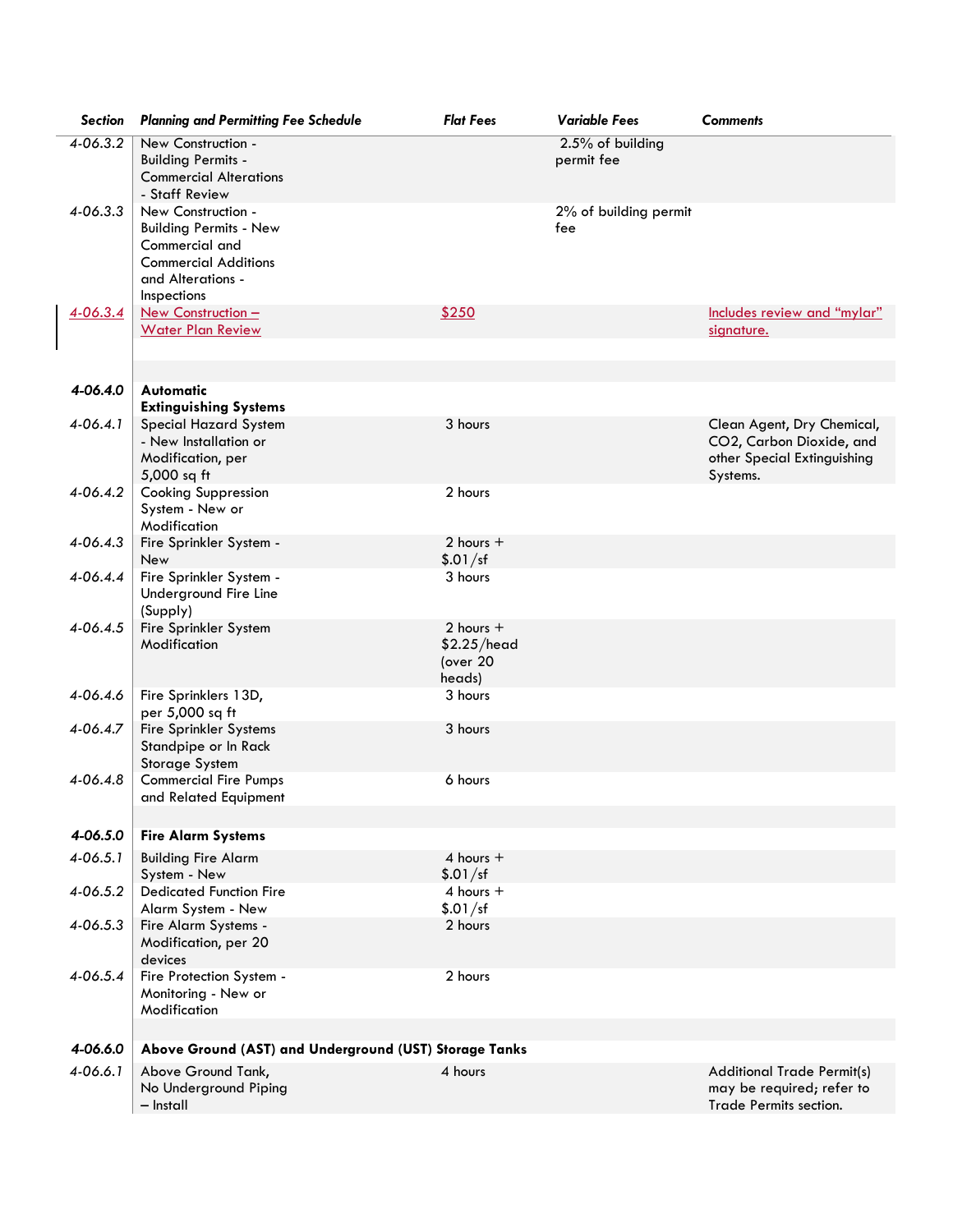| <b>Section</b>    | <b>Planning and Permitting Fee Schedule</b>                                                                  | <b>Flat Fees</b>                                          | <b>Variable Fees</b> | <b>Comments</b>                                                                          |
|-------------------|--------------------------------------------------------------------------------------------------------------|-----------------------------------------------------------|----------------------|------------------------------------------------------------------------------------------|
| 4-06.6.2          | Above Ground Tank,<br>With Underground<br>Piping - Install                                                   | 4 hours                                                   |                      | <b>Additional Trade Permit(s)</b><br>may be required; refer to<br>Trade Permits section. |
| $4-06.6.3$        | Above Ground Tank -<br>Removal                                                                               | 2 hours                                                   |                      | <b>Additional Trade Permit(s)</b><br>may be required; refer to<br>Trade Permits section. |
| $4-06.6.4$        | <b>Underground Ground</b><br>Tank - Install                                                                  | 4 hours                                                   |                      | <b>Additional Trade Permit(s)</b><br>may be required; refer to<br>Trade Permits section. |
| 4-06.6.5          | <b>Underground Ground</b><br>Tank - Removal                                                                  | 4 hours                                                   |                      | <b>Additional Trade Permit(s)</b><br>may be required; refer to<br>Trade Permits section. |
| 4-06.6.6          | $AST/UST$ Tank $-$<br>Modification                                                                           | 2 hours                                                   |                      | <b>Additional Trade Permit(s)</b><br>may be required; refer to<br>Trade Permits section. |
| 4-06.7.0          | <b>Other Fire</b><br><b>Construction Permits</b>                                                             |                                                           |                      |                                                                                          |
| $4 - 06.7.1$      | <b>Other Construction</b><br>Permits Not Listed<br>Above                                                     | 2 hours                                                   |                      |                                                                                          |
| 4-06.8.0          | <b>FIRE OPERATIONAL</b><br><b>PERMITS</b>                                                                    |                                                           |                      |                                                                                          |
| 4-06.8.1          | <b>General Operational</b><br><b>Permits</b>                                                                 |                                                           |                      |                                                                                          |
| 4-06.8.2          | <b>Operational Permits</b><br>not Listed Below                                                               | 2 hours                                                   |                      |                                                                                          |
| 4-06.9.0          | <b>State Licensed Facility</b><br><b>Operational Permits</b>                                                 |                                                           |                      |                                                                                          |
| 4-06.9.1          | <b>State Licensed Facility -</b><br>Annual Hospitals,<br>Group Home,<br><b>Behavioral Health</b><br>Facility | 1 hour $+$<br>\$10/bed                                    |                      |                                                                                          |
| 4-06.9.2          | State Licensed Facility -<br><b>Annual - Care Facility</b><br>or Preschool, per 50<br>persons                | 1 hour                                                    |                      |                                                                                          |
| <del>06.9.3</del> | State Licensed Facility -<br><b>Assisted Living Homes</b><br>$\{Triennial - 3 \, yrs.\}$                     | $+$ hours $+$<br>\$10/bed                                 |                      |                                                                                          |
| 4-<br>06.9.34     | State Licensed Schools -<br>Private or Charter<br>(Charters under 5,000<br>sq ft), per 10<br>classrooms      | $2$ hours + 1<br>hour each<br>additional 10<br>classrooms |                      |                                                                                          |
| 4-<br>06.9.45     | State Licensed Facility -<br>Inspections - Other<br><b>Facilities (not listed</b><br>above)                  | 1 hour                                                    |                      |                                                                                          |
|                   |                                                                                                              |                                                           |                      |                                                                                          |
| 4-<br>06.10.0     | <b>Special Event</b><br><b>Operational Permits</b>                                                           |                                                           |                      |                                                                                          |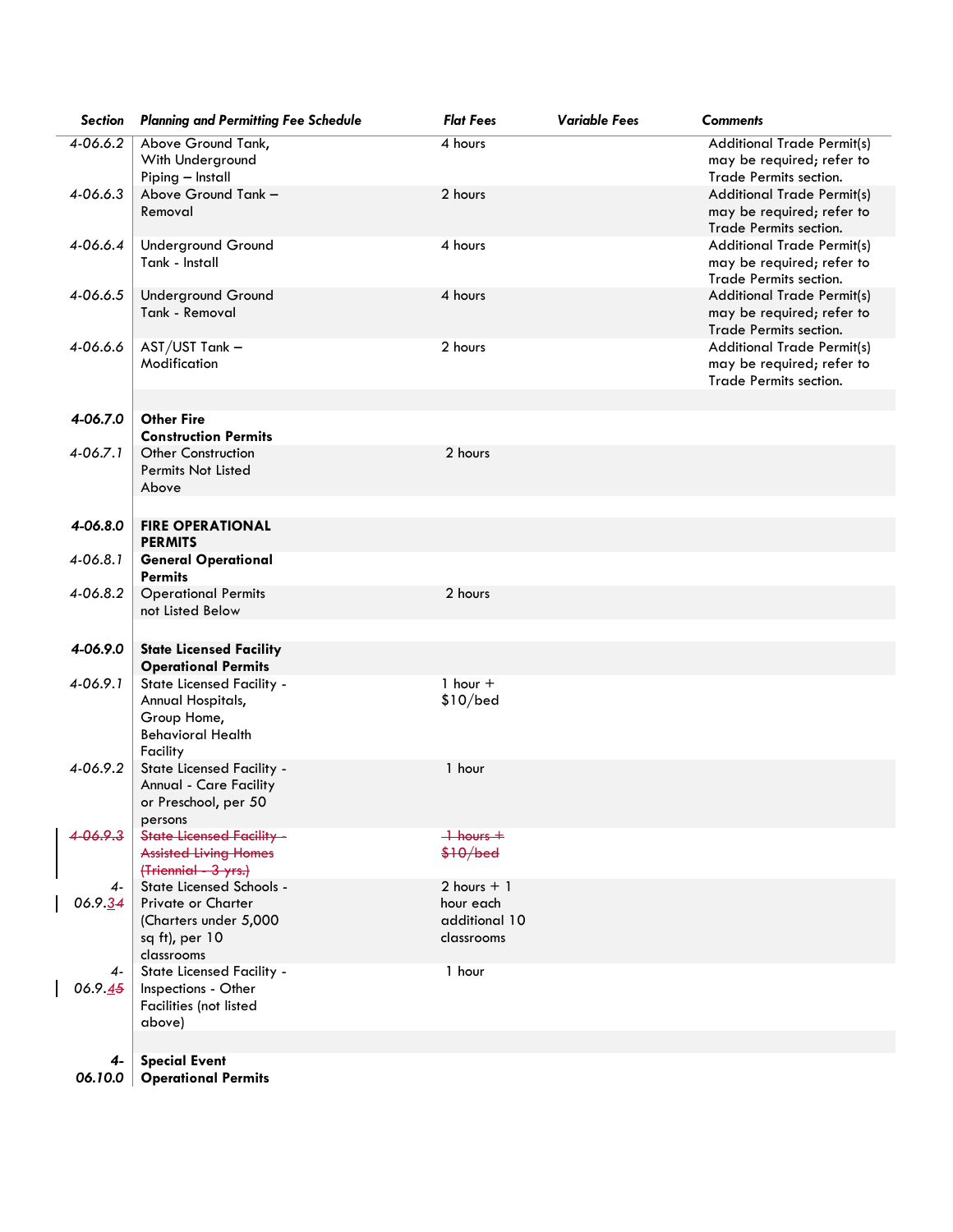| <b>Section</b>        | <b>Planning and Permitting Fee Schedule</b>                                                                                                                                                                                                                                  | <b>Flat Fees</b>                    | <b>Variable Fees</b>                                 | <b>Comments</b>                                                                                                                                                                                      |
|-----------------------|------------------------------------------------------------------------------------------------------------------------------------------------------------------------------------------------------------------------------------------------------------------------------|-------------------------------------|------------------------------------------------------|------------------------------------------------------------------------------------------------------------------------------------------------------------------------------------------------------|
| 4-<br>06.10.1         | <b>Special Event</b>                                                                                                                                                                                                                                                         | 2 hours                             |                                                      | 50% of the fee will be<br>waived for Non-Profits.<br>Includes Extension of<br>Premises.                                                                                                              |
| 4-<br>06.10.2         | Temporary Tent,<br>Membrane Structures,<br><b>Special Event Structures</b>                                                                                                                                                                                                   | 2 hours                             |                                                      | <b>Additional Trade Permit(s)</b><br>may be required; refer to<br>Trade Permits section.                                                                                                             |
| 4-<br>06.10.3         | Temporary Tent,<br>Membrane Structures,<br><b>Special Event Structures</b><br>(each additional)                                                                                                                                                                              | 1 hour                              |                                                      | <b>Additional Trade Permit(s)</b><br>may be required; refer to<br>Trade Permits section.                                                                                                             |
| $4-$<br>06.10.4<br>4- | Fireworks Display<br><b>Consumer Fireworks</b>                                                                                                                                                                                                                               | 6 hours<br>\$ <del>100</del> -83.50 |                                                      |                                                                                                                                                                                                      |
| 06.10.5               |                                                                                                                                                                                                                                                                              |                                     |                                                      |                                                                                                                                                                                                      |
| $4-$<br>06.10.6       | Pyrotechnics                                                                                                                                                                                                                                                                 | Per hour,<br>minimum 2<br>hours     |                                                      |                                                                                                                                                                                                      |
| 4-<br>06.11.0         | <b>Fire Code Appeal</b>                                                                                                                                                                                                                                                      |                                     |                                                      |                                                                                                                                                                                                      |
| 4-<br>06.11.1         | <b>Fire Code Official</b><br>Appeal                                                                                                                                                                                                                                          | 3 hours                             |                                                      |                                                                                                                                                                                                      |
|                       |                                                                                                                                                                                                                                                                              |                                     |                                                      |                                                                                                                                                                                                      |
| 4-07.1.0              | <b>TRANSPORTATION</b>                                                                                                                                                                                                                                                        |                                     |                                                      |                                                                                                                                                                                                      |
| $4 - 07.1.1$          | Applicable to all fees in Section 4-07, TRANSPORTATION, A permit shall expire for work not started within thirty (30)<br>days or completed within sixty (60) days after issuance of a permit, and a new permit shall be required before<br>beginning or completing the work. |                                     |                                                      |                                                                                                                                                                                                      |
| 4-<br>$07.1.2+$       | Fog Seal                                                                                                                                                                                                                                                                     |                                     | Fee per Private<br>Improvement<br>Agreements (PIA)   |                                                                                                                                                                                                      |
| 4-<br>07.1.23         | Repair of Sidewalk by<br>Abutting Owners;<br><b>Failure to Repair Permit</b>                                                                                                                                                                                                 | \$125.00                            |                                                      | Permit is required, but the<br>fee is waived.                                                                                                                                                        |
| 4-<br>07.1.43         | Home Developer<br>Driveways and<br>Sidewalks - Annual<br>Permit, per lot                                                                                                                                                                                                     |                                     | \$75 barricade fee $+$<br>(\$45 x Number of<br>lots) | Includes review, barricades,<br>and excavation                                                                                                                                                       |
| 4-<br>07.1.45         | Utilities - Annual Permit                                                                                                                                                                                                                                                    | \$12,000.00                         |                                                      | Public utilities may apply for<br>and receive an annual<br>permit for short-term<br>multiple location work for a<br>one-time annual payment of<br>twelve thousand dollars<br>(\$12,000.00) per year. |
| 4-<br>07.1.65         | Scooters - Annual Fee                                                                                                                                                                                                                                                        | \$15,000.00                         |                                                      | Currently pro-rated as a 6-<br>month fee                                                                                                                                                             |
| 4-<br>07.1.6Z         | Short-term bicycle<br>parking in lieu, per                                                                                                                                                                                                                                   | \$100.00                            |                                                      |                                                                                                                                                                                                      |
| 4-<br>07.1.87         | space<br>Long-term bicycle<br>parking in lieu, per<br>space                                                                                                                                                                                                                  | \$200.00                            |                                                      |                                                                                                                                                                                                      |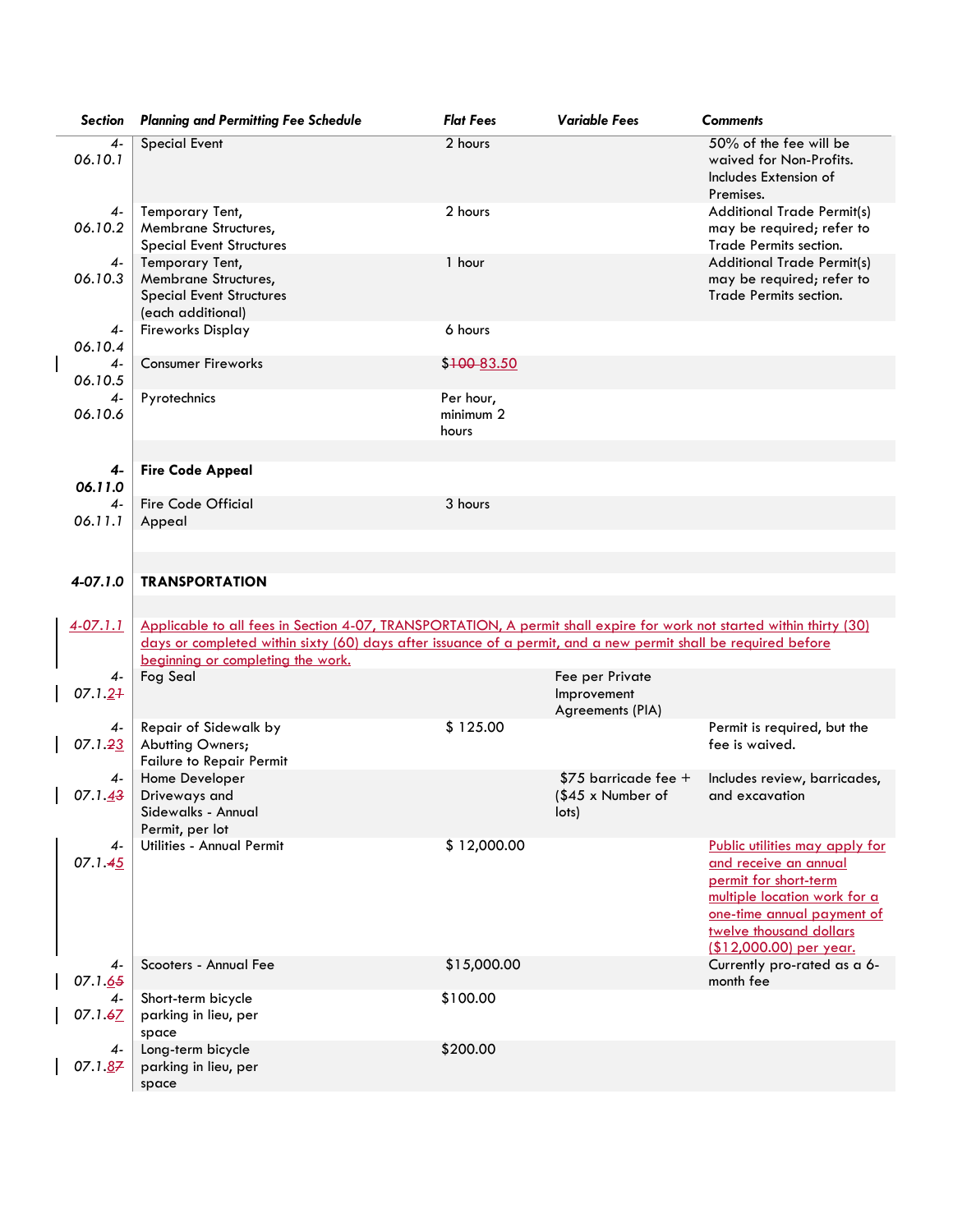| <b>Section</b>       | <b>Planning and Permitting Fee Schedule</b>                | <b>Flat Fees</b>                             | <b>Variable Fees</b>                                                                 | <b>Comments</b>                                                                                                                                                                                                                                                                                                  |
|----------------------|------------------------------------------------------------|----------------------------------------------|--------------------------------------------------------------------------------------|------------------------------------------------------------------------------------------------------------------------------------------------------------------------------------------------------------------------------------------------------------------------------------------------------------------|
| 4-<br>07.1.82        | Private Improvement<br>Agreement Plan<br>Review, per sheet | \$0.00                                       |                                                                                      | Includes first two submissions<br>for staff review prior to<br>permit issuance                                                                                                                                                                                                                                   |
| 4-<br>07.1.109       | Private Improvement<br>Agreement - Inspection<br>Fee       |                                              | 5% of the estimated<br>improvement cost as<br>certified by the<br>engineer of record | The fee for a Private<br>Improvement Agreement<br>shall be paid prior to final<br>approval of the agreement<br>by the City.<br>(Am. Ord. 11068,<br>5/14/2013                                                                                                                                                     |
| <u>4-</u><br>07.1.11 | <b>Barricade Fee</b>                                       | \$75.00/30<br><u>days</u>                    |                                                                                      | The city may request a<br>permit holder to report the<br>project's completion status<br>every thirty (30) days.<br>Projects with an estimated<br>completion time beyond a<br>multiple of thirty (30) days<br>shall be rounded to the next<br>highest multiple of thirty (30)<br>days for permitting<br>purposes. |
| $4 - 07 -$<br>1.12   | Right-of-Way Permit<br><b>Fee</b>                          | \$75.00/30<br><u>days</u>                    |                                                                                      | The city may request a<br>permit holder to report the<br>project's completion status<br>every thirty (30) days.<br>Projects with an estimated<br>completion time beyond a<br>multiple of thirty (30) days<br>shall be rounded to the next<br>highest multiple of thirty (30)<br>days for permitting<br>purposes. |
| <u>4-07-</u><br>1.13 | <b>Expedited Staff Review</b>                              |                                              | 100% of review fee                                                                   | If the request for permit is<br>submitted less than seventy-<br>two (72) hours in advance of<br>the proposed<br>commencement of the work.<br>Ord. No. 10140, § 2, 4-12-<br>05)                                                                                                                                   |
| 4-07.2.0             | <b>Public ROW Staff</b>                                    |                                              |                                                                                      |                                                                                                                                                                                                                                                                                                                  |
|                      | <b>Review</b>                                              |                                              |                                                                                      |                                                                                                                                                                                                                                                                                                                  |
| $4-07.2.1$           | Staff Review - 1-200<br>Lineal Feet                        | \$5.00                                       |                                                                                      |                                                                                                                                                                                                                                                                                                                  |
| $4-07.2.2$           | Staff Review - 201-<br>500 Lineal Feet                     | \$5.00                                       |                                                                                      |                                                                                                                                                                                                                                                                                                                  |
| $4-07.2.3$           | Staff Review - 500-<br>2,500 Lineal Feet                   | \$5.00                                       |                                                                                      |                                                                                                                                                                                                                                                                                                                  |
| $4 - 07.2.4$         | <b>Staff Review - Over</b><br>2,500 Lineal Feet            | \$5.00                                       |                                                                                      |                                                                                                                                                                                                                                                                                                                  |
| $4 - 07.2.5$         | <b>Staff Review - Bike</b>                                 | \$5.00                                       |                                                                                      |                                                                                                                                                                                                                                                                                                                  |
| 4-07.2.6             | <b>Staff Review - Bus</b>                                  | \$5.00                                       |                                                                                      |                                                                                                                                                                                                                                                                                                                  |
| $4-07.2.7$           | Staff Review -<br>Floodplain / Drainage                    | \$50 without<br>report, \$200<br>with report |                                                                                      |                                                                                                                                                                                                                                                                                                                  |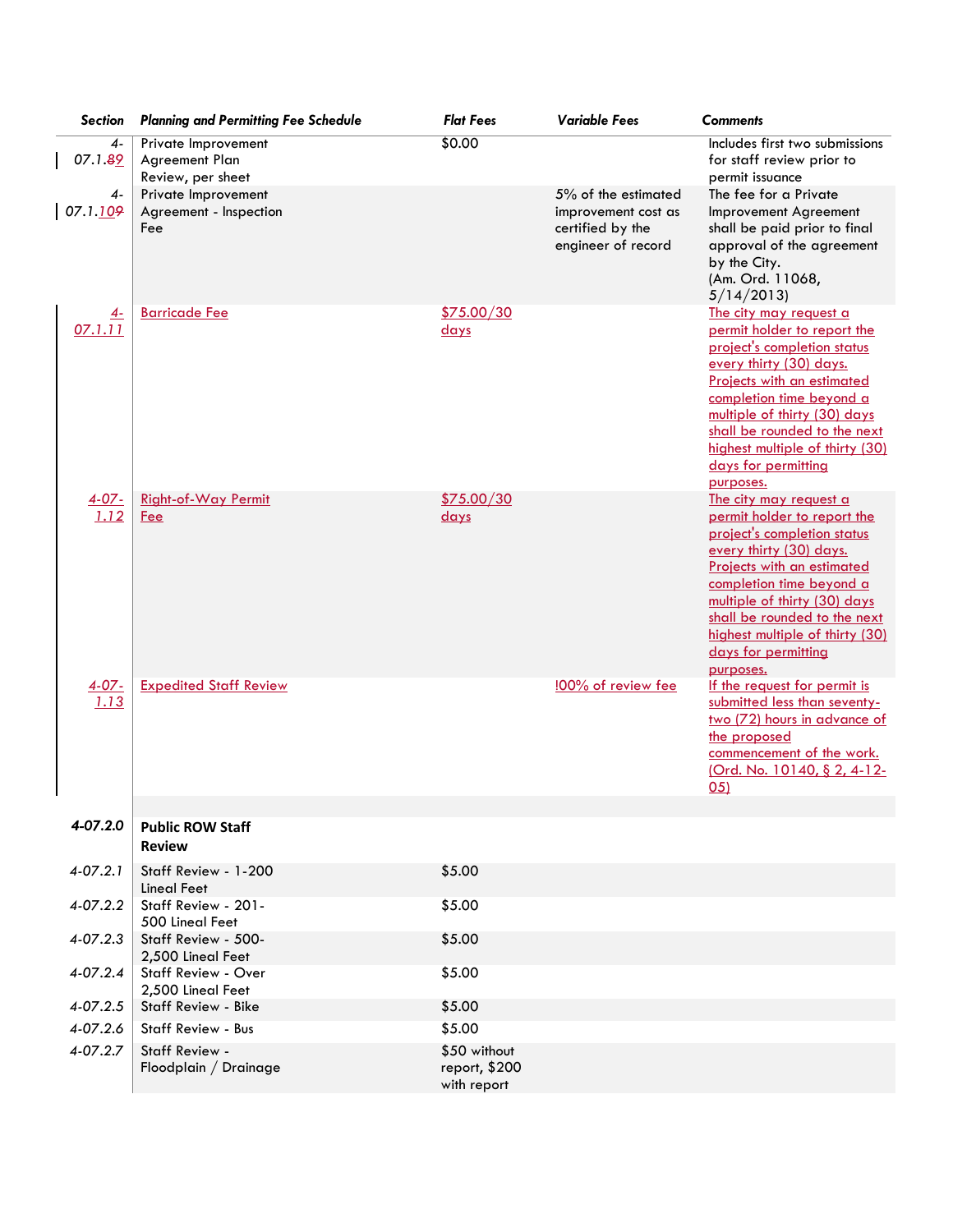| <b>Section</b>  | <b>Planning and Permitting Fee Schedule</b>                                                                            | <b>Flat Fees</b>   | <b>Variable Fees</b> | <b>Comments</b>                                                                                                                                                                                                                      |
|-----------------|------------------------------------------------------------------------------------------------------------------------|--------------------|----------------------|--------------------------------------------------------------------------------------------------------------------------------------------------------------------------------------------------------------------------------------|
| $4-07.2.8$      | Staff Review -                                                                                                         | \$5.00             |                      |                                                                                                                                                                                                                                      |
| 4-07.2.9        | Irrigation / Vegetation<br>Staff Review -<br>Landscape                                                                 | \$5.00             |                      |                                                                                                                                                                                                                                      |
| 4-              | Staff Review - Parking                                                                                                 | \$5.00             |                      |                                                                                                                                                                                                                                      |
| 07.2.10<br>4-   | <b>Staff Review - Real</b>                                                                                             | \$5.00             |                      |                                                                                                                                                                                                                                      |
| 07.2.11<br>4-   | Estate<br>Staff Review -                                                                                               | \$5.00             |                      |                                                                                                                                                                                                                                      |
| 07.2.12<br>4-   | Streetcar<br>Staff Review - Stripe /                                                                                   | \$5.00             |                      |                                                                                                                                                                                                                                      |
| 07.2.13         | Sign or Traffic<br>Engineering                                                                                         |                    |                      |                                                                                                                                                                                                                                      |
| 4-<br>07.2.14   | <b>Staff Review - Traffic</b><br>Calming                                                                               | \$5.00             |                      |                                                                                                                                                                                                                                      |
| $4-$<br>07.2.15 | Staff Review - Mobility<br><b>Control Plan</b>                                                                         | \$50.00            |                      | In cases where a traffic<br>control plan is required by<br>the MUTCD, a traffic control<br>plan review fee of fifty<br>dollars (\$50.00) shall be<br>collected in addition to the<br>permit fee provided in<br>subsection (a) above. |
| $4-$<br>07.2.16 | Major Impact Traffic<br>Zone (MITZ) District /<br><b>ROW Management</b>                                                | \$5.00             |                      |                                                                                                                                                                                                                                      |
| 4-07.3.0        |                                                                                                                        |                    |                      |                                                                                                                                                                                                                                      |
| $4-07.3.1$      | <b>Public ROW Permit</b>                                                                                               | $1 - 500$          | $500 - 2,500$        | Over 2,500                                                                                                                                                                                                                           |
|                 |                                                                                                                        | <b>Lineal Feet</b> | <b>Lineal Feet</b>   | <b>Lineal Feet</b>                                                                                                                                                                                                                   |
| 4-07.3.2        | 30 Days                                                                                                                | \$125              | \$140                | \$160                                                                                                                                                                                                                                |
| 4-07.3.3        | 90 Days                                                                                                                | \$375              | \$420.00             | \$480.00                                                                                                                                                                                                                             |
| 4-07.3.4        | Annual                                                                                                                 | \$1,500.00         | \$1,680.00           | \$1,920.00                                                                                                                                                                                                                           |
| 4-07.4.0        | <b>Small Wireless Facility</b><br>Fees                                                                                 |                    |                      |                                                                                                                                                                                                                                      |
| $4-07.4.1$      | Collocation - Annual<br>Fee, per SWF                                                                                   | \$50.00            |                      | Pro-rated first year. State<br>Mandated - Per SWF                                                                                                                                                                                    |
| 4-07.4.2        | Collocation -<br>Application Fee - 1 to<br>5 applications, per<br><b>SWF</b>                                           | \$100.00           |                      | State Mandated - Per SWF<br>$1 - 5$                                                                                                                                                                                                  |
| 4-07.4.3        | Collocation -<br>Application Fee - 6 to<br>25 applications, per<br>SWF                                                 | \$50.00            |                      | State Mandated - Per SWF<br>6-25 (ARS 9-593(K))                                                                                                                                                                                      |
| $4-07.4.4$      | New Monopoles,<br>Wireless Facilities, or<br>Utility Poles not exempt<br>under ARS 9-592(I,J) or<br>9-593(C), per site | \$1,000.00         |                      | State Mandated - Per site<br>(ARS 9-594(E)(3)                                                                                                                                                                                        |
| $4 - 07.4.5$    | New, Replacement or<br>Modified Authority<br>Utility Pole, per site                                                    | \$750.00           |                      | State Mandated - Per site<br>(ARS 9-592(L))                                                                                                                                                                                          |